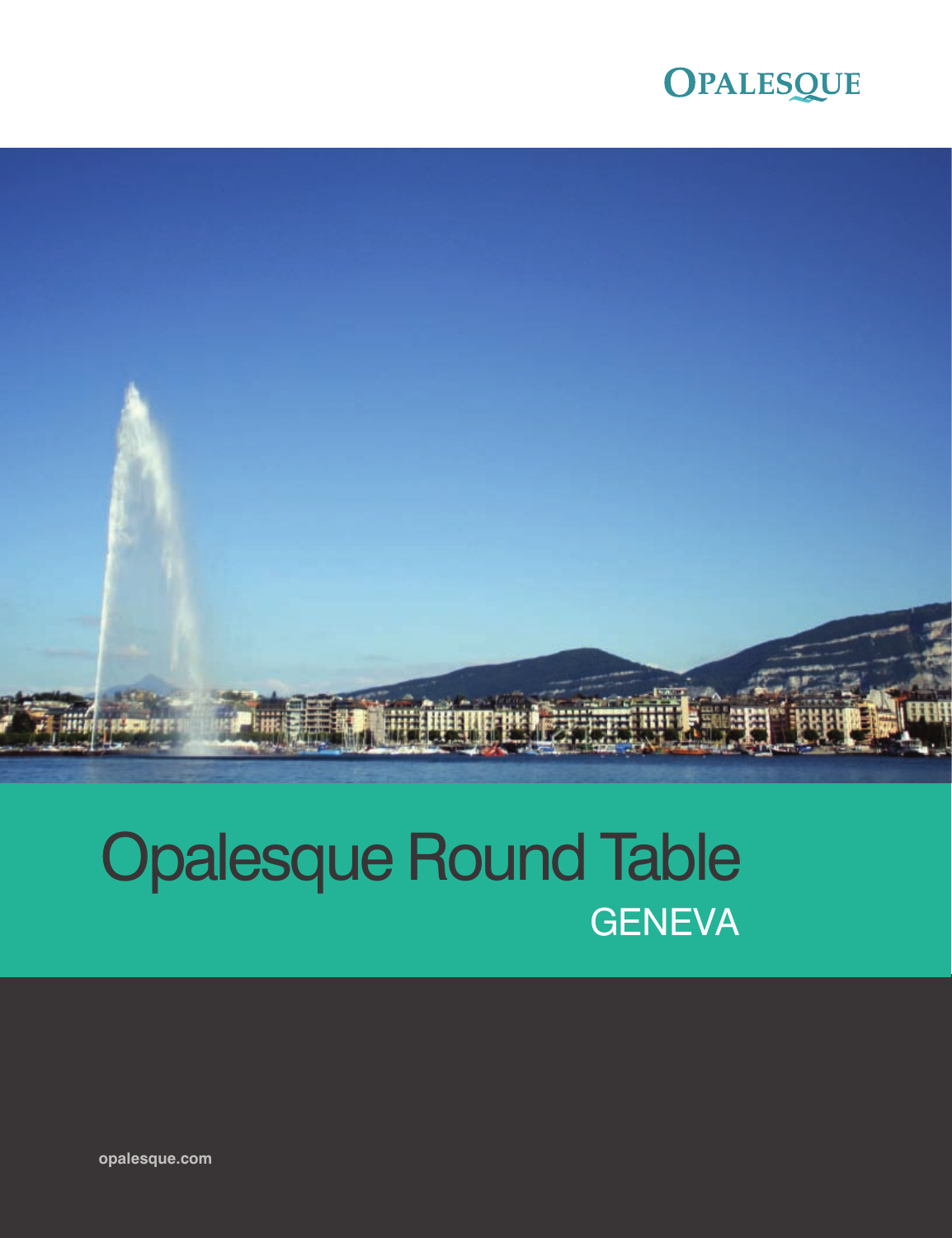# **Introduction**

#### Dear Reader,

The purpose of the Opalesque Roundtable Series is to provide a catalog of intelligence on the world's most important hedge fund centers and introduce you to the most important local players of each jurisdiction. New York, London, Singapore, Hong Kong, Tokyo, Sydney, and Auckland are already covered. With the new Opalesque Geneva Roundtable, we are entering another major global wealth and asset management center.

It is estimated that **approximately 30% of all global hedge fund investments are allocated through Switzerland.** In addition, a number of single manager hedge funds and other related service providers have moved here or set up subsidiaries.

In this Opalesque Roundtable, we are presenting you a hand-picked cross section of the local players, including representatives from UBP, which with over \$55 billion is the second largest allocator to hedge funds globally, as well as a representative of \$4bln+ hedge fund Jabre Capital, and Dr Stéphane Graber, Deputy Manager, Department of Economy and Health at the Canton of Geneva - who helps hedge funds to move there - and many more. Here is the full participant list:

- 1. Anne Simond, Director, UBP
- 2. Mark Cecil, Partner, Jabre Capital
- 3. Thomas Della Casa, Head of Research, RMF / Man Group
- 4. Jean Keller, CEO, 3A
- 5. Tony Morongiello, Partner, Caliburn Capital
- 6. Dr Stéphane Graber, Deputy Manager, Department of Economy and Health, Canton of Geneva
- 7. Nicolas Maduz, Managing Partner, Tiberius Group
- 8. Daniel Penseyres, Partner, Bedrock Group
- 9. Dr Gregoire Haenni, Partner, Bedrock Group
- 10. Gabriel Kurland, Founder, Hedge Fund Appraisal
- 11. Olivier d'Auriol, Founder, D'Auriol Asset Management
- 12. Eric Halff, Director, ARKION SA
- 13. Peter Sartogo, Managing Partner, Global Wealth Management SA

14. Joe Taussig, Founder, Taussig Capital

**In this Roundtable Script, you will learn:**

- What opportunities some of the world's leading hedge fund allocators and researches see despite the ongoing turmoil
- With leverage, the big global growth engine until recently, having gone, what can we expect from emerging markets?
- How efficient risk management has saved a lot of managers, but allocators still find that when talking to hedge funds "they tell you the truth, but sometimes not all the truth"...
- A fundamental discussion on operational risk and due diligence: Are the promises of the fund-of-funds actually worthless when you take a second look?
- In what direction the current environment is forcing hedge fund-of-funds in order to survive
- How should the fund-of-funds community deal with side pockets?
- What is the true issue behind the liquidity discussion?
- Background on Jabre Capital's "incredibly successful" move to set up in Geneva
- How are family offices coping with the markets and a changing hedge fund world?

The participants of this Roundtable also elaborate on the **historic merger of the US/UK based hedge fund Fairfield Greenwich Group with the Swiss private bank Banque Bénédict Hentsch**, and why we will be seeing "a lot of hedge fund managers become involved in Swiss private banking". What are the "fundamental problems" of the hedge fund industry, and how can this new confluence address them?

Enjoy "listening in" to the Opalesque Geneva Roundtable! **Matthias Knab** Director Opalesque Ltd. Knab@opalesque.com

Cover Photo: Lake Geneva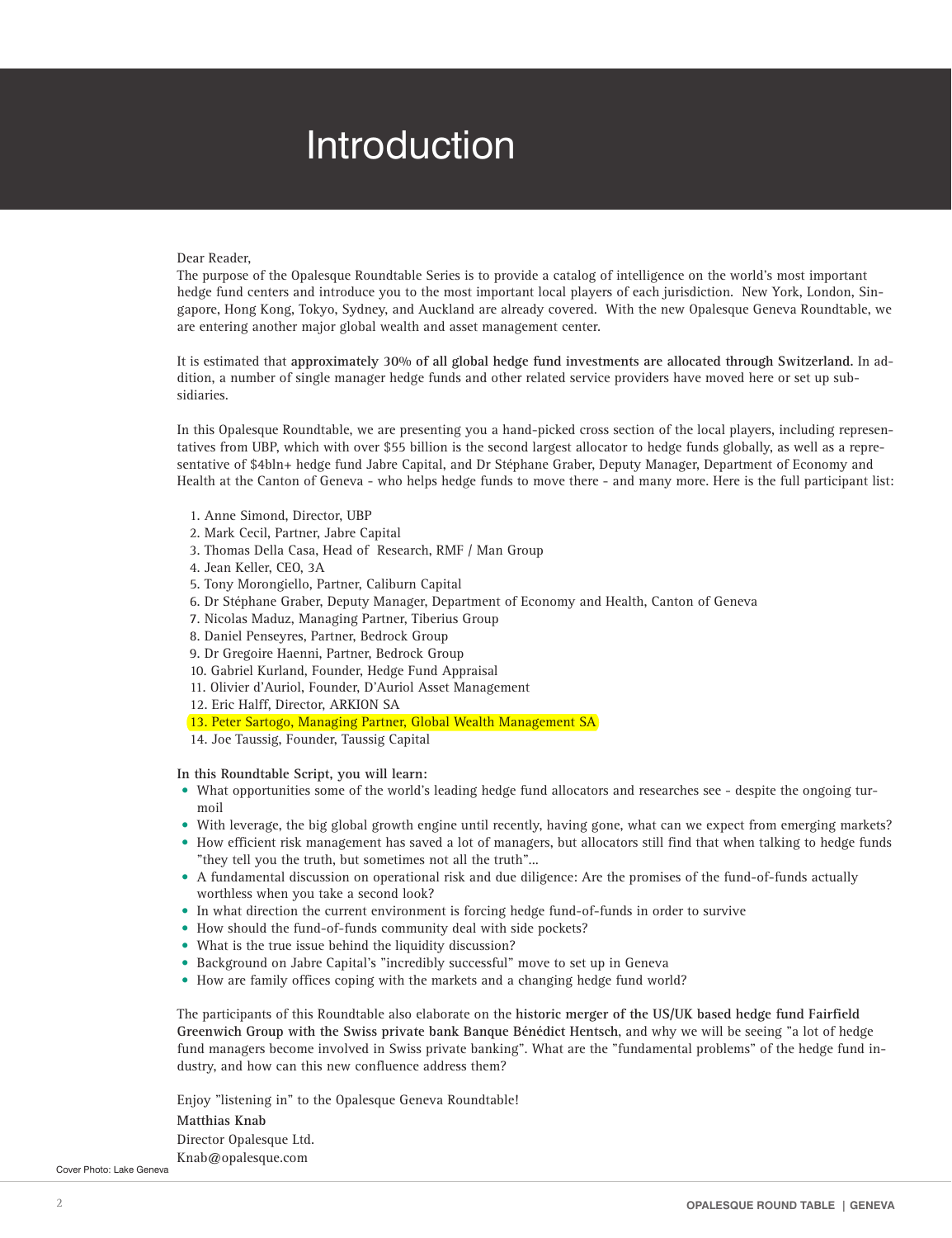# Participant Profiles



#### Front row (left to right)

**Benedicte Gravrand, Joe Taussig, Peter Sartogo, Olivier d'Auriol, Jean Keller, Gabriel Kurland, Thomas Della Casa, Dr. Stéphane Graber**

#### Back row (left to right)

**Mark Cecil, Eric Halff, Dr. Gregoire Haenni, Daniel Penseyres, Anne Simond, Tony Morongiello, Nicolas Maduz, Matthias Knab**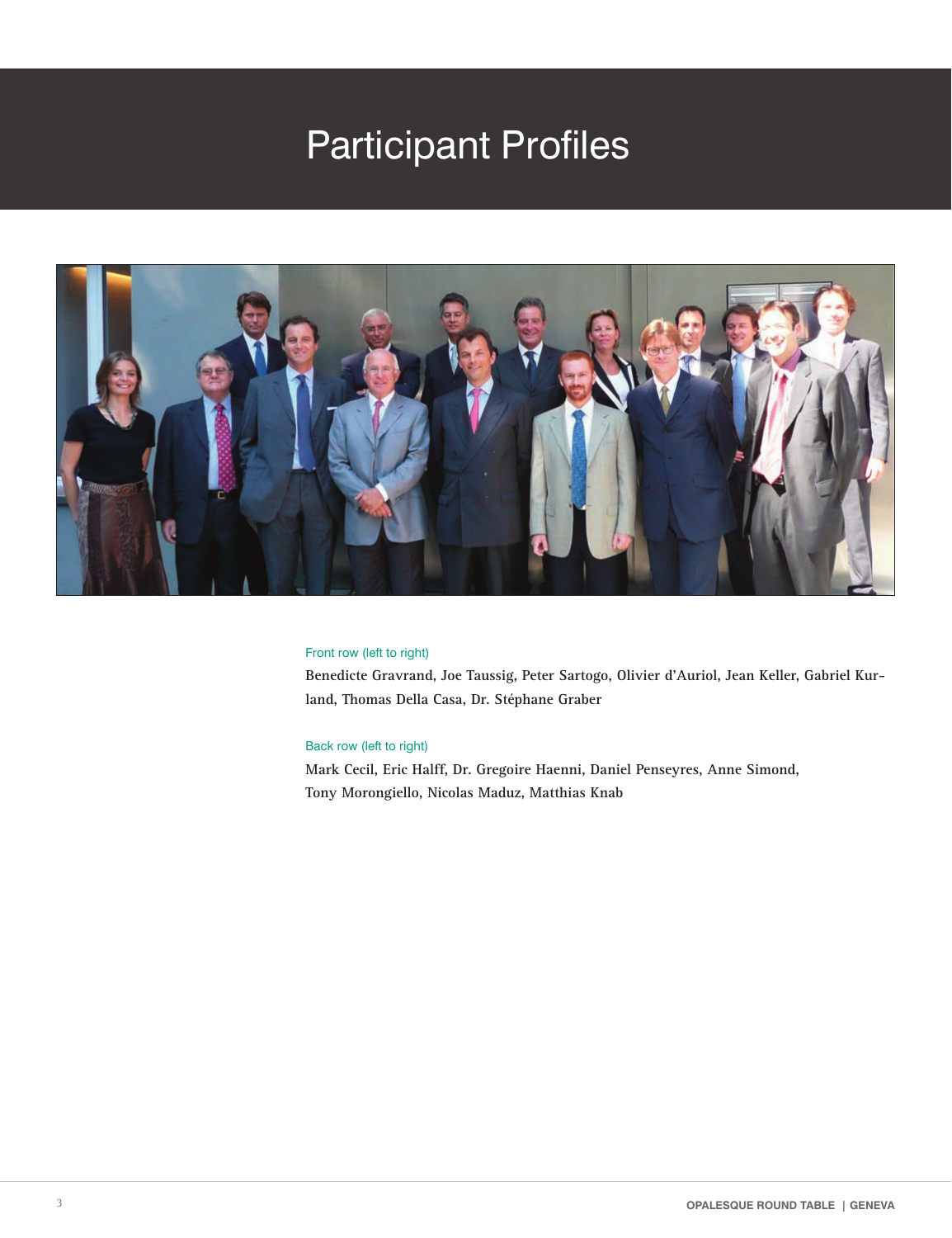# Introduction

gions or cities worldwide.

#### **Anne Simond** UBP

I am Anne Simond, UBP Alternative Investments. I work within the Marketing and Business Development Department. UBP is a private bank with a large asset management arm. We are, as of today's ranking, the number one allocator in hedge funds with \$56.8 billion invested in this industry. We offer a range of products covering all offerings within alternatives from fund-of-funds, advisory work, and discretionary work. The Fund was founded by Edgar de Picciotto in 1969 and is essentially owned by family members.

I am Peter Sartogo Managing Partner of Global Wealth Management an International multi-family office based in Geneva with operations in New York, London, Luxembourg, Milan and Rome. GWM is a multi-family office providing family office services to more than one family group. Our objective is to help them preserve and enhance their wealth over several generations. As of today the Firm manages Euro 1.8bn in assets. We are very involved in the Hedge Fund space by investing in well diversified fund of Hedge Funds and by making selective allocations to single managed Hedge

**Peter Sartogo** Global Wealth Management SA

**Dr. Stéphane Graber** Department of Economy and Health, Canton of Geneva

Funds. I am happy to talk about this sector today and how we see it going forward. My name is Stéphane Graber. I am Deputy Manager at the Economic Development Office. Our office is a fully state owned office under the Department of Economy and Health of the Republic and of State of Geneva. Our mission, amongst others, is to assist local companies in their development in Geneva, which includes startups and existing companies, and to attract foreign direct investments to Geneva. We are also involved in various decisions regarding the economic environment for companies. We aim to defend and improve Geneva's competitiveness in comparison to other re-

**Daniel Penseyres** Bedrock Alternative Asset Management SA

My name is Daniel Penseyres, I am one of the Managing Partners of Bedrock Alternative Asset Management. We are part of the Bedrock Group which was created in 2004 as a multi-family, wealth management firm with offices in Geneva and London. We are the alternative investment arm of the Bedrock Group. Our business model is focused on designing solutions for both private clients and institutional clients with structures such as fund-of-funds, F3, and dedicated hedge funds mandate. The firm was created in May 2007, with my second partner Grégoire Haenni. Prior to that I was responsible for the hedge fund advisory group at Lombard Odier Darier Hentsch and Grégoire Haenni was responsible for the hedge fund dedicated mandates at Pictet and manager of the Asian fund-of-funds. We currently advise a book of nearly \$650 million of hedge fund positions with over \$2.5 billion of client assets. The Bedrock Group manages two funds-of-hedge funds and one single hedge fund.

My name is Nicolas Maduz. I am a Managing Partner at Tiberius Group. We are an independent asset management firm based in Zug with representative offices in Stuttgart, Germany and in Geneva, Switzerland. We specialize in commodities. We run a number of strategies, both long-only strategies and long/short strategies. In the commodities space we only trade futures. We don't trade in the equities market. We are today one of or the leader in Europe trading active commodities strategies, trading only active, not passive strategies. We run \$1.7 billion in assets under management, and have about 25 people in the company. **Nicolas Maduz** Tiberius Group

#### My name is Mark Cecil. I am the Co-Founder of Jabre Capital. We started our business at the beginning of 2007 and are based in Geneva. Today we manage in excess of \$4 billion across both traditional and hedge fund strategies and employ about 65 people in Geneva with offices in Singapore, Luxembourg, and the Cayman Islands. **Mark Cecil** Jabre Capital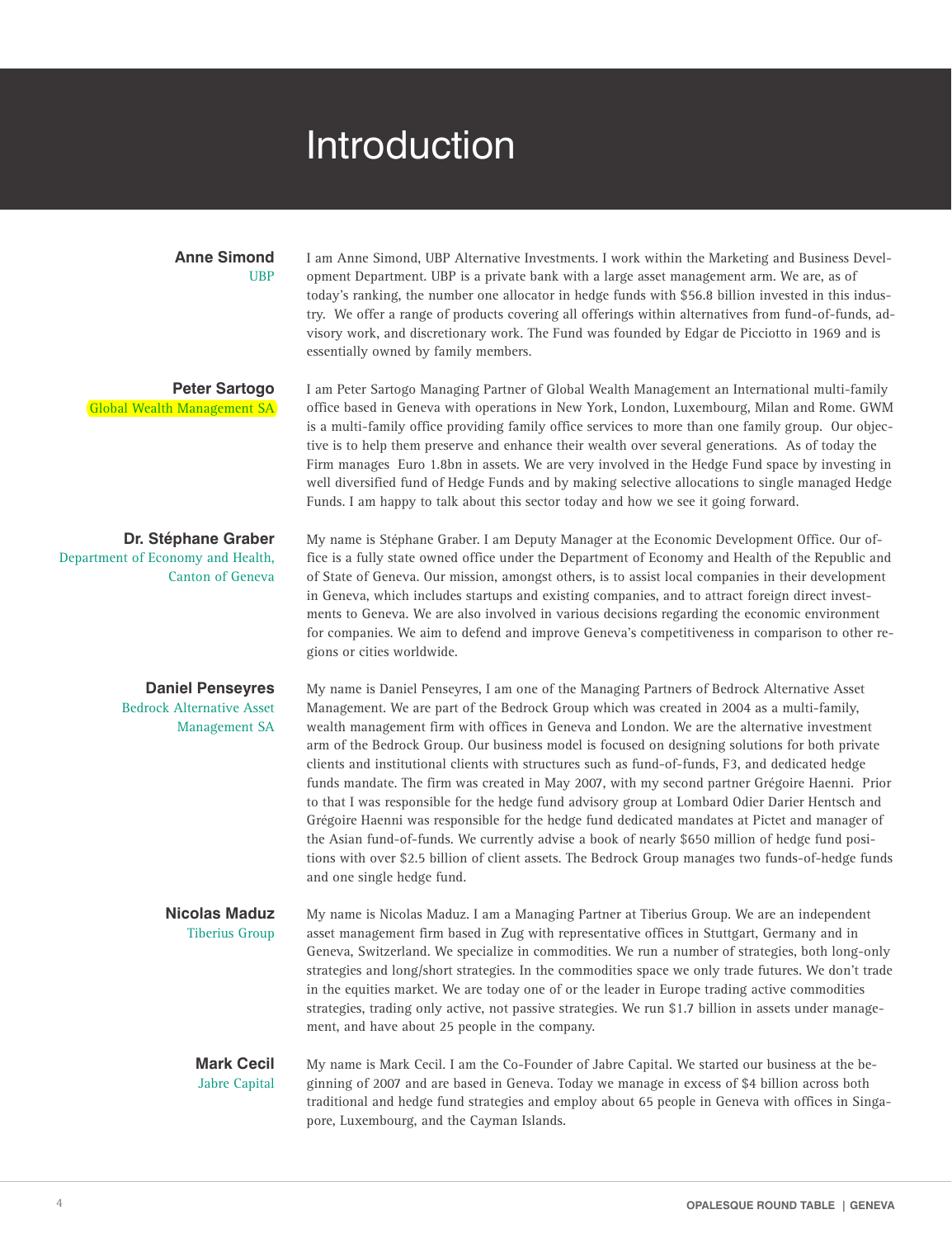| <b>Gabriel Kurland</b><br><b>Hedge Fund Appraisal</b> | My name is Gabriel Kurland. I am the founder of Hedge Fund Appraisal. Hedge Fund Appraisal<br>provides due diligence intelligence to hedge fund investors. We perform everything from back-<br>ground checks to full due diligence reports, and we also give support in gathering the information<br>around the due diligence process.                                                                                                                                                                                                                                                                                       |
|-------------------------------------------------------|------------------------------------------------------------------------------------------------------------------------------------------------------------------------------------------------------------------------------------------------------------------------------------------------------------------------------------------------------------------------------------------------------------------------------------------------------------------------------------------------------------------------------------------------------------------------------------------------------------------------------|
| <b>Eric Halff</b><br><b>ARKION SA</b>                 | I am Eric Halff of ARKION SA. I am a partner in this multifamily office with offices in Geneva and<br>London. We are in total 25 people. The particularity of the office is that our main task or main duty<br>is not asset management, but rather our focus is on administration, tax consultancy, legal, ac-<br>counting and so forth for medium to large families. We also do some consultancy in terms of asset<br>allocation and asset management performance calculation.                                                                                                                                              |
| <b>Tony Morongiello</b><br>Caliburn Capital           | I am Tony Morongiello, one of the founding partners of Caliburn Capital. Caliburn Capital an insti-<br>tutional fund-of-funds that takes thematic views on investment opportunities and uses hedge funds<br>to express those views and to gain exposures to investment frontiers. Caliburn Capital Partners is<br>majority owned by its principals with the financial backing of Mizuho International which controls<br>29% of the partnership. We have been going since 2005, running about \$1.4 billion with 45 people<br>and offices in London, Geneva, Singapore, and Montreal.                                         |
| <b>Thomas Della Casa</b><br>Man Investments           | My name is Thomas Della Casa. I head the Research, Analysis, and Strategy Group at Man Invest-<br>ments. We are part of Man Group plc, a world-leading alternative investment management busi-<br>ness, which is part of the FTSE100 and manages over USD 70 billion. We offer a variety of<br>alternative investment solutions and strategies from single hedge funds to highly diversified fund-<br>of hedge-funds for retail and institutional clients. Our firm dates back 225 years, but of course we<br>have grown and changed quite a bit over the past two decades.                                                  |
| <b>Jean Keller</b><br>3A                              | My name is Jean Keller. I work for a company called 3A. 3A is a specialist asset management firm<br>specializing in funds of hedge funds. We run about \$5 billion of hedge fund assets. Headquartered<br>in Geneva, we have offices in Asia and across Europe. We are part of the SYZ & CO Group, an asset<br>management firm founded in 1996, with an excess of \$30 billion under management.                                                                                                                                                                                                                             |
| <b>Olivier d'Auriol</b><br>D'Auriol Asset Management  | Olivier d'Auriol. I have been 25 years in the financial industry. I was head of bond management<br>and Group bond funds at Paribas, co-headed SBS Geneva, and finally headed up Banque Privée Ed-<br>mond de Rothschild in Luxembourg.                                                                                                                                                                                                                                                                                                                                                                                       |
|                                                       | Ten years ago I started my own asset management company. We are now four people and are man-<br>aging assets for higher net worth individuals and a few institutions, mainly independent asset<br>managers. Five years ago we started our own fund, which invests in well-diversified funds of<br>hedge funds. Our three biggest holdings, which represent today 60% of our investment are Ab-<br>solute Alpha Diversified from FRM, Liongate Multi-Strategy, and Collingham Investments. We per-<br>formed $+10\%$ net in 2007, $+10\%$ net per annum between 1999 and 2007, and for the first seven<br>months in 2008 -4%. |
|                                                       | We invest mostly with fund of hedge funds in which we are well-diversified. We build portfolios of<br>funds-of-hedge funds who we believe have a superior approach to allocate to underlying hedge<br>fund managers in terms of geography, tactic, and strategy.                                                                                                                                                                                                                                                                                                                                                             |
|                                                       | Because of the systemic risk, which includes the total loss of assets of some asset managers, we in-<br>vest in a minimum of ten fund-of-hedge funds that have little overlap in their investments. As a<br>result, we are invested in about 340 different hedge funds; each of them representing less than<br>0.03% of our assets.                                                                                                                                                                                                                                                                                          |
| <b>Joe Taussig</b><br><b>Taussig Capital</b>          | My name is Joe Taussig. My fundamental business is partnering with hedge fund managers to cre-<br>ate insurance companies and banks. The motivation for the hedge fund manager is to obtain per-<br>manent capital. The fund investors are motivated by significantly higher returns without a<br>proportionate increase in risk, far better liquidity, and tax efficiency.                                                                                                                                                                                                                                                  |
|                                                       | The best known and most highly visible of the companies we have worked on in this area is Green-<br>light Capital Re with David Einhorn (symbol - GLRE). GLRE now has \$1.2 billion in assets and no-                                                                                                                                                                                                                                                                                                                                                                                                                        |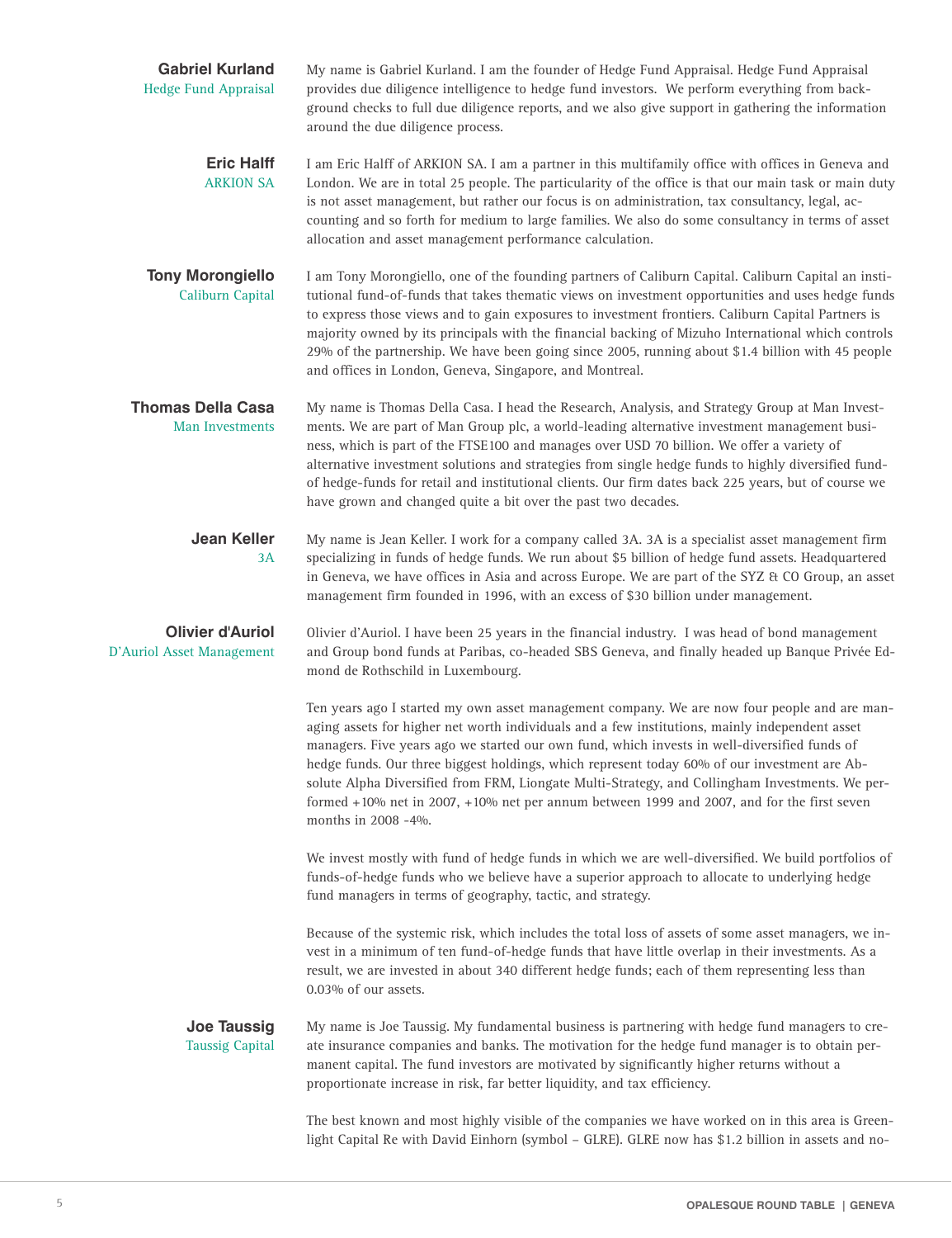body can ever take them away, regardless of any increment of redemptions in the Greenlight funds. Buffett did this 40 years ago.

Opalesque's Matthias Knab is meticulous in his timing. He timed this Roundtable just in time for a press announcement that went out this morning, discussing the merger of Fairfield Greenwich Group and Banque Bénédict Hentsch, which I worked on during the last year.

There will be at least two, maybe four, major hedge fund managers starting Swiss banks in the next 12 months and I am part of that development.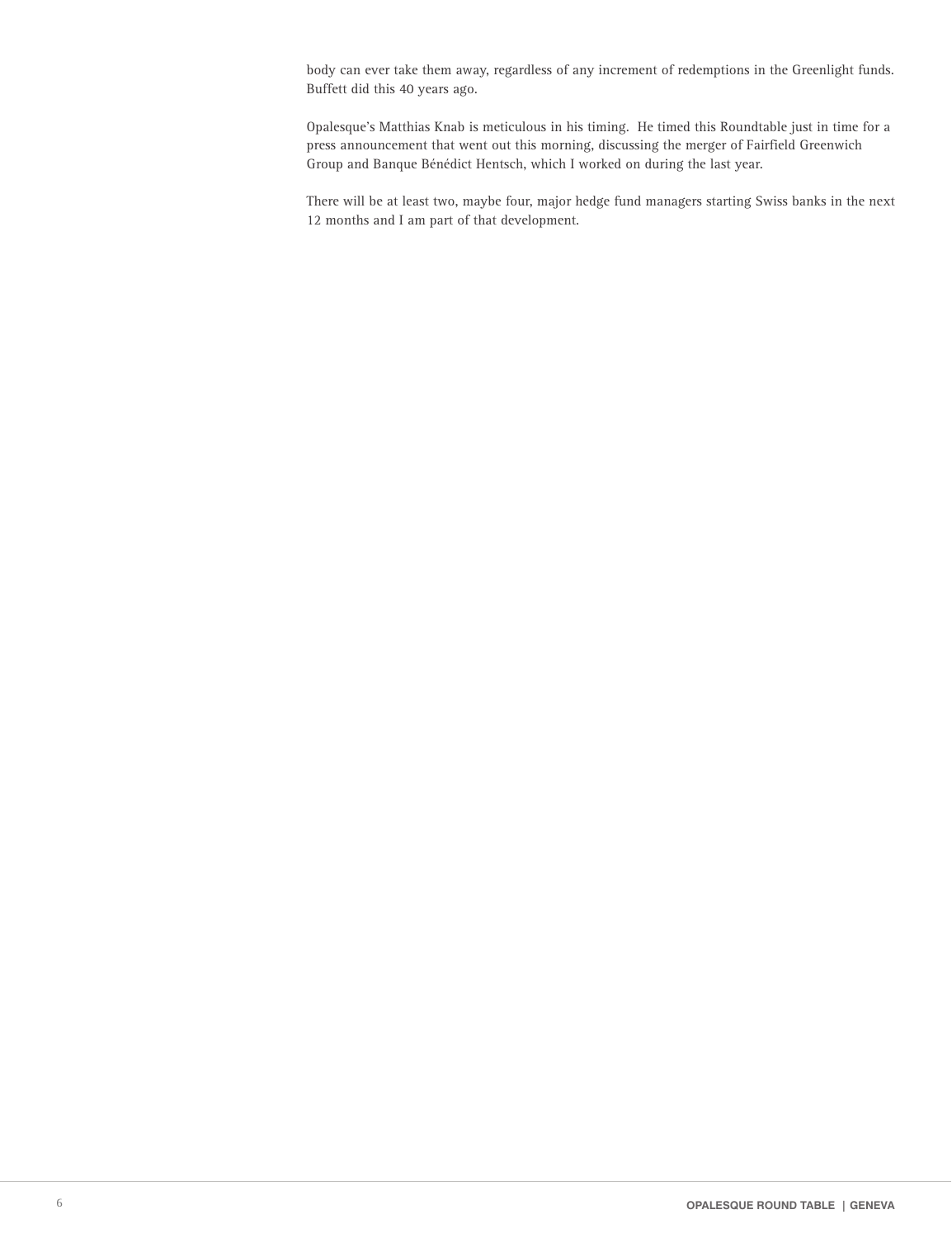**Before we go into the Swiss hedge fund and asset management industry and the developments that Joe Taussig mentioned, I would first like to hear your opinion about the markets. What is your view? What strategies do you see working? What are you doing as an investor or as hedge fund?** I guess we don't have to discuss the current situation; we have to focus on where the opportunities will be going forward. We believe that global macro strategies and trend following strategies will do fine. The current market volatility looks set to continue and will create numerous opportunities for these managers. In fact, AHL, our trend following manager at Man, is up some 8% as per end of August and we believe that trading will remain good over the next couple of quarters. The biggest single opportunity we think is opening up in credit, and particularly in distressed securities, we could see interest return soon. There has been a lot of forced selling due to deleveraging and the quest to free up risk capital. There were a lot of liquidations from the investment banks. Now we think that there is a lot of value in these markets, particularly in the U.S. **Matthias Knab Thomas Della Casa**

**I guess we don't have to discuss the current situation; we have to focus on where the opportunities will be going forward. We believe that global macro strategies and trend following strategies will do fine. The current market volatility looks set to continue and will create numerous opportunities for these managers. In fact, AHL, our trend following manager at Man, is up some 8% as per end of August and we believe that trading will remain good over the next couple of quarters.**

**The biggest single opportunity we think is opening up in credit, and particularly in distressed securities, where we could see interest return soon. There has been a lot of forced selling due to deleveraging and the quest to free up risk capital. There were a lot of liquidations from the investment banks. Now we think that there is a lot of value in these markets, particularly in the U.S.**

**I believe distressed securities will be in a similar position to 2003, 2004, when investors made over 20% with relativity small leverage.**

**Thomas Della Casa**

I believe distressed securities will be in a similar position to 2003, 2004, when investors made over 20% with relativity small leverage. If you are brave enough and have access to credit facilities you might do even better. I think that's the biggest opportunity which is out there looking forward.

What we have been telling people - and we have been doing this for the past three, four months is to take a look at credit and think about what your exposure could be.

I think you have to take a step back and look at the big picture and ask: what is happening? Why do we have this capitulation in the growth trade starting in June? The world is trying to price in global deflationary outlook, and Bill Gross came out with what I think is a very interesting statement back in August saying, "the only way we can avoid a deflationary shock into the system is by the U.S. opening up its balance sheet." So basically the U.S. has to reflate its way out of the problems and I think that the first step is this opening up of the US balance sheet is the bail out of Freddie and Fannie. **Tony Morongiello**

> So if the U.S. allows us to remain on a path of global growth, then I think you can go and revisit growth strategies which have worked over the last two years; which following the massive correction that we have witnessed, is where we see a huge store of value and where at these levels you are getting very cheap growth.

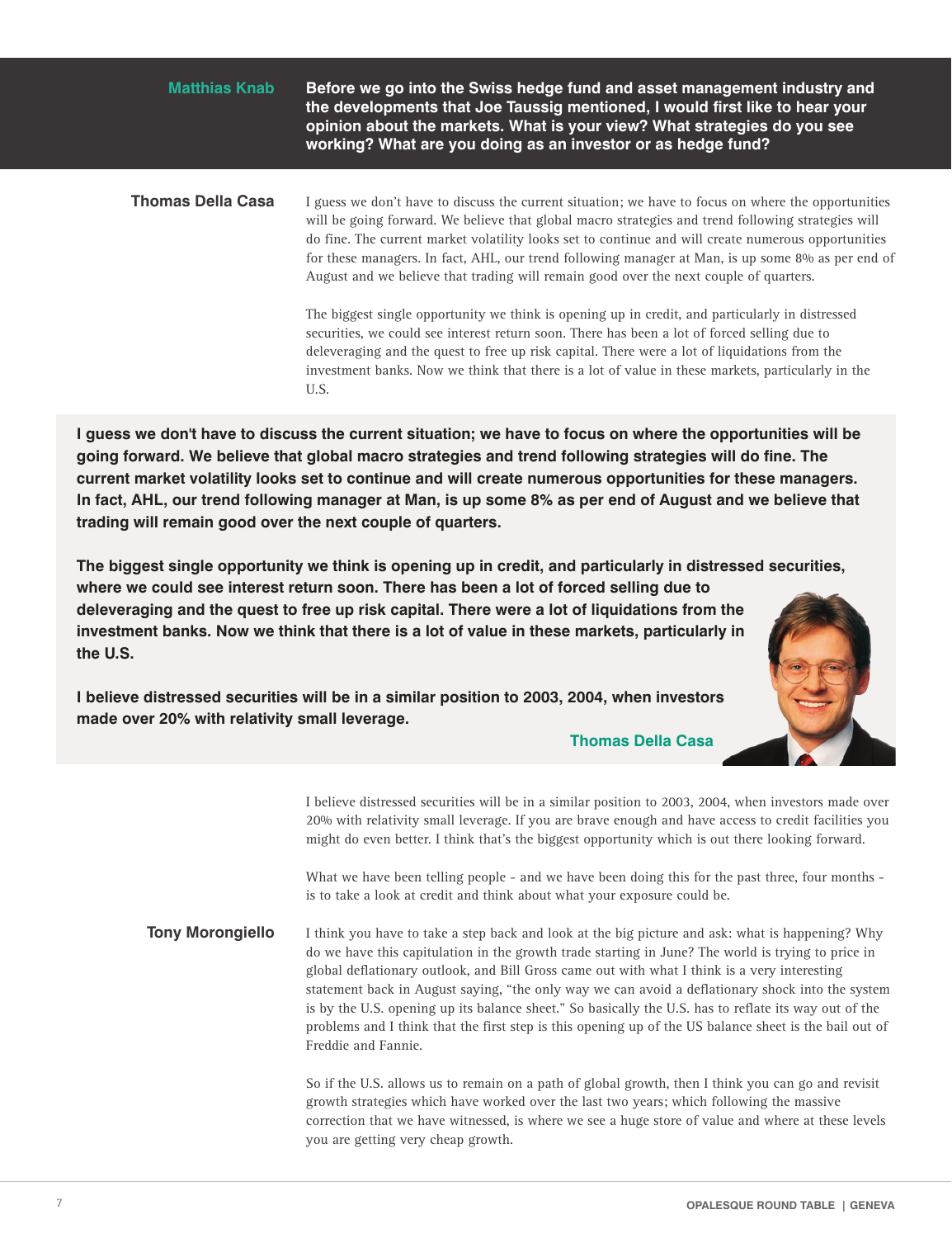**What is and will be missing going forward is leverage, which was the big growth engine for the West until recently. Without developed markets being supported by easy credit the global growth engine has to come - still, I believe - from emerging markets. For example: the China growth theme, which is certainly not over. China can grow at +8.5% a year with no growth in exports. So China over the medium term will continue to fuel demand for energy and natural resources which implies that investors may well have to revisit the long energy and commodities trade. Tony Morongiello**

> What is and will be missing going forward is leverage, which was the big growth engine for the West until recently. Without developed markets being supported by easy credit the global growth engine has to come - still, I believe - from emerging markets. For example: the China growth theme, which is certainly not over. China can grow at +8.5% a year with no growth in exports. So China over the medium term will continue to fuel demand for energy and natural resources which implies that investors may well have to revisit the long energy and commodities trade.

> If the US does not reflate and does not use its balance sheet to buy us out of this deflationary problem, well, then we have a really serious issue that we will all be gravely concerned with for a very long time to come, and that is deflation. And from deflation there is really no hedge, except probably the US dollar. So in my view, at least for the current moment, this is the big picture, and maybe that big picture will be a bit clearer over the next couple of months.

I agree with that view, I think there is growth because of the attitude of the central banks in America and in China. I think growth will come back in the Dollar based countries, which span from the U.S. through China. There may be zero growth in the U.S. this year, but still growth will come back in the Dollar based countries. I also think that in those countries inflation will continue to grow dramatically. I believe Europe will try to stay disconnected from the Dollar based inflation letting the Euro go up against the Dollar in the next five years by just keeping interest rates with 2-3% higher than U.S. rates. So we see opportunities, many investment opportunities in the Dollar based environment in the next 3 or 4 years. **Olivier d'Auriol**

**At present it is crucial to be able to invest in liquid hedge fund managers (monthly liquidity) that have a more trading and opportunistic approach such as volatility, CTAs … this should enable asset allocators to make changes in more illiquid funds/strategies as the opportunities come along.**

**Regarding credit and the distressed sector that was mentioned by Thomas, this is a great sector for us going forward, but will be crucial to be able to anticipate the turning point, so timing will have a big impact. Who invested in these managers at the beginning of this year found out that was to early … we think in the next 6 months will be the correct timing to increase these managers.**

**Peter Sartogo**

At present markets are very nervous and react only on the latest news and everybody's client being institutions, pension funds, private clients are all extremely worried and nervous. This changed completely their original approach to the investing world. From being long term investors they became, in a very short period of time, very short term investors rushing to raise liquidity and for safe assets. This has generated a huge cash pile that is sitting on the sidelines. **Peter Sartogo**

> We believe this will stay on the sidelines till the sky looks more predictable and clear. But valuations are at very low levels and, as an example, the spread between the S&P 500 Earnings Yields and the 10 Year Treasury Yield is now 510bp the highest ever in favor of stocks! So if you have committed long term clients this is one of the best moments to be investing. The problem is this commitment of being long term that at the moment is being challenged! Even hedge funds that have always stated to be long term investors in the companies they invest in and that have a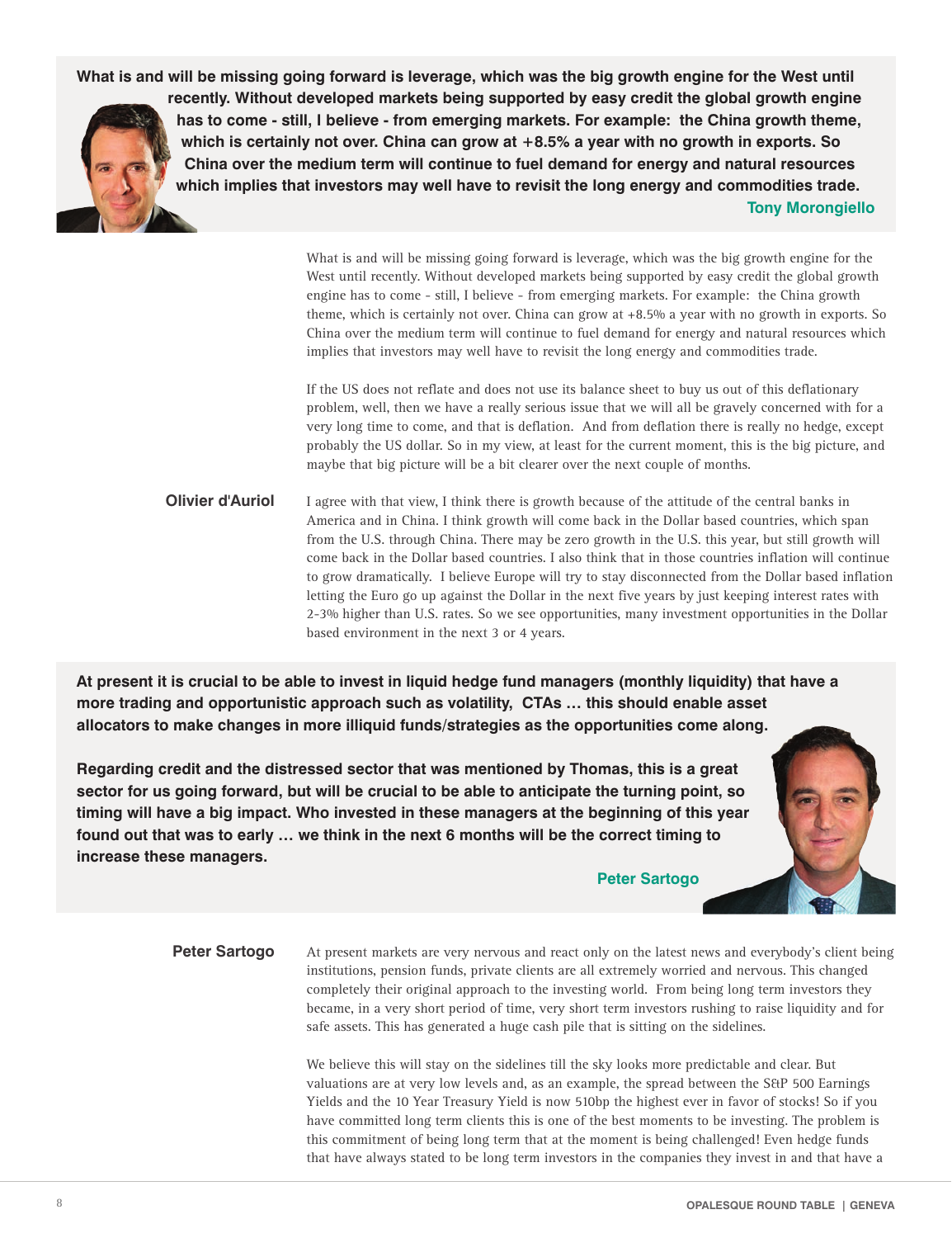concentrated portfolio are struggling to keep the investors due to the recent poor performance and this puts at risk their ability to survive.

At present it is crucial to be able to invest in liquid hedge fund managers (monthly liquidity) that have a more trading and opportunistic approach such as volatility, CTAs … this should enable asset allocators to make changes in more illiquid funds/strategies as the opportunities come along.

Regarding credit and the distressed sector that was mentioned by Thomas, this is a great sector for us going forward, but will be crucial to be able to anticipate the turning point, so timing will have a big impact. Who invested in these managers at the beginning of this year found out that was to early ... we think in the next 6 months will be the correct timing to increase these managers.

As you know it's difficult to predict the weather few days out, so how we can we predict the market four or five months ahead. But there are a couple of things that are worth mentioning.

The first one is return on assets. Return on assets is expected to go down and today it appears to be difficult to extract value from trading assets. The last few months witnessed sharp market trend reversals in a rising volatility context which impacted nearly all hedge fund strategies. A recent study by Legg Mason showed that back 1950 nearly 45% of all securities were owned by individuals. Today it is clearly the opposite. Securities are mainly owned and traded by a wide range of institutions from banks to investment and pension funds and other investment traditional and alternative vehicles.

Secondly, one could argue that with all tools and techniques available, the velocity of prices, rapid change in trends are occurring faster and faster. This may probably explains why selected CTAs have managed to obtain some success in 2008. If returns on assets expected to be lower than in the recent past, pension funds for example will question providers on the premium to be received from illiquid investments compared to a diversified portfolio expected to return a Libor plus performance. So the question is what can be done to quantify the premium on liquidity.

**... The third element is even more dangerous, and I am referring here to the funding aspect. Those who lived through 1994, 1998, probably 2000 and 2003 noticed that when investors redeemed massively, the portfolio could become completely unbalanced, pushing managers to liquidate whatever can be sold; leaving investors to stay in the fund to be either paid in kind or eventually get some money back when the fund is liquidated.**

**Today we are confronted with two funding dimensions. There is funding that comes from the bank, and the funding which comes from the investors. In my view, the major issue today is trying to understand what's going on in the market in next two or three months. Assessing volume of redemptions is one; evaluating the various counter party risk is another one. This is a difficult and time consuming exercise yet it has to be done. The important issue is how a hedge fund-of-funds need to run its asset and liability management and related risks.**

**You are dealing with the funding from the brokers to the hedge fund, the funding from the investors to structure your fund-of-funds, and the market forces which then impact your strategy.**





The third element is even more dangerous, and I am referring here to the funding aspect. Those who lived through 1994, 1998, probably 2000 and 2003 noticed that when investors redeemed massively, the portfolio could become completely unbalanced, pushing managers to liquidate whatever can be sold; leaving investors to stay in the fund to be either paid in kind or eventually get some money back when the fund is liquidated.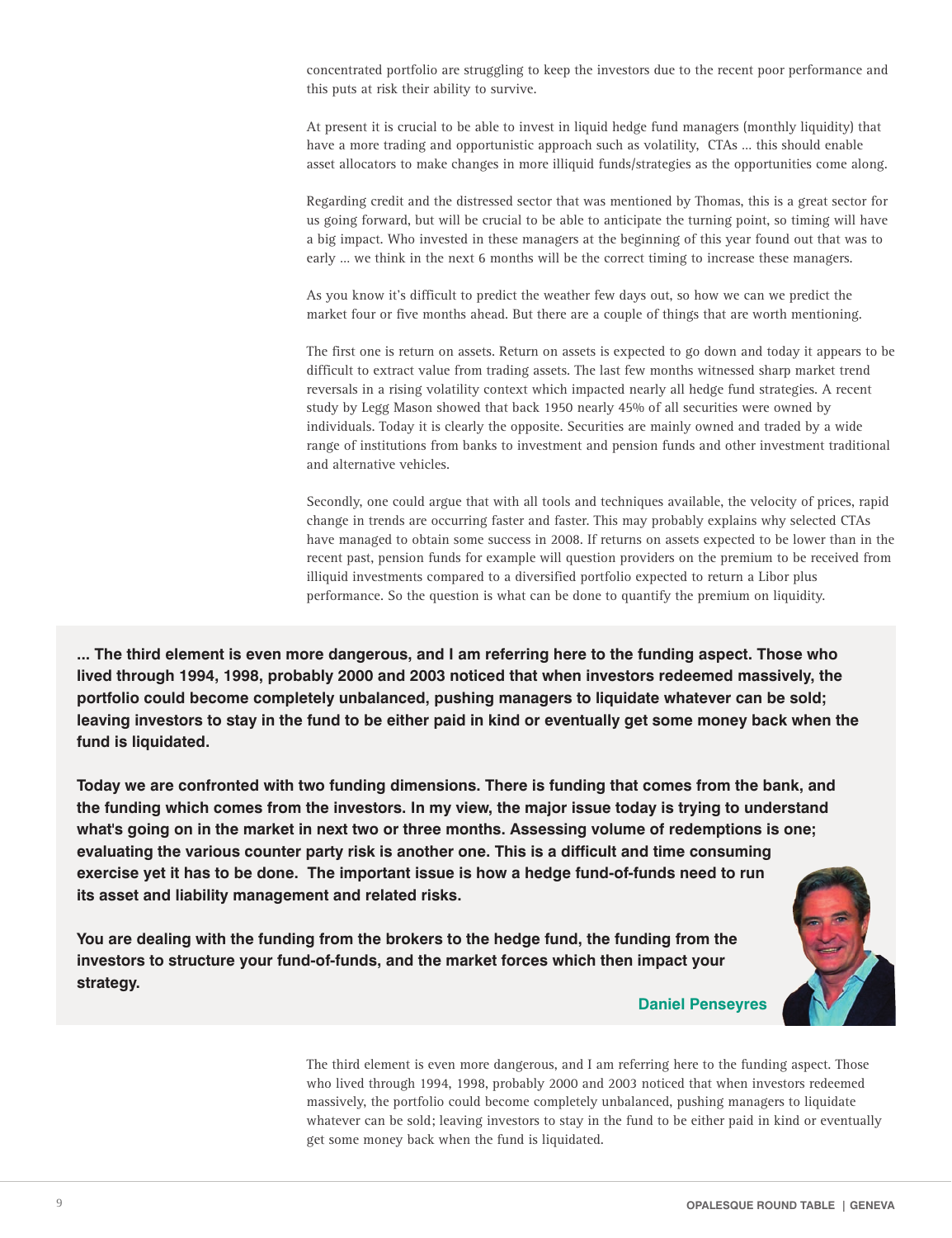Today we are confronted with two funding dimensions. There is funding that comes from the bank, and the funding which comes from the investors. In my view, the major issue today is trying to understand what's going on in the market in next two or three months. Assessing volume of redemptions is one; evaluating the various counter party risk is another one. This is a difficult and time consuming exercise yet it has to be done. The important issue is how a hedge fund-of-funds need to run its asset and liability management and related risks.

You are dealing with the funding from the brokers to the hedge fund, the funding from the investors to structure your fund-of-funds, and the market forces which then impact your strategy. People probably need to rediscover the basics of investing. We all know that 90% of the performance is the asset allocation. We believe this is still a valid concept and we wonder if, in a lower rate of return, an allocation to alternative investment strategies with managers using a multi-asset class approach could be another solution.

We believe that agility to move from one asset class to another could become a key advantage. With these difficult markets, you have to behave like Vietcong in the jungle; you can no longer be like Napoleon's army marching in 15 lines of infantry - you'll get shot down. Today, you have to be extremely agile, you have to adapt, and your size and ability to move may matter. To illustrate the point, one day you have to be an expert in special explosives, another day a specialist in construction and tunnels, another day an infantry expert, or a telecommunications scrambling guy. This kind of flexibility is key not just to perform, but simply to survive.



**We have recently launched a distressed fund-of-funds in June and whereas some of our competitors have argued that it was too early, we did not have any dilemma with respect to timing since the first investment stage of the fund's strategy is stressed – before distressed – and we have seen many opportunities in the leverage loan and high yield markets. The fund is currently closed and will reopen as and when distressed opportunities arise. We believe emerging markets will also offer opportunities in 2009.**

**Anne Simond**

| <b>Anne Simond</b>     | When it comes to strategy selection, I would agree with what Thomas said: CTAs, macro, long-<br>short equity with low net exposure, fixed income arbitrage, volatility arbitrage. We are also in the<br>process of restructuring our portfolio management and research teams to facilitate the<br>identification of appropriate managers for our various strategies. We are focusing on managers<br>who are nimble enough and able to extract opportunity in these dislocated markets. This is a<br>challenge, and we demand a lot from our research analysts. |
|------------------------|----------------------------------------------------------------------------------------------------------------------------------------------------------------------------------------------------------------------------------------------------------------------------------------------------------------------------------------------------------------------------------------------------------------------------------------------------------------------------------------------------------------------------------------------------------------|
|                        | We have recently launched a distressed fund-of-funds in June and whereas some of our<br>competitors have argued that it was too early, we did not have any dilemma with respect to timing<br>since the first investment stage of the fund's strategy is stressed – before distressed – and we have<br>seen many opportunities in the leverage loan and high yield markets. The fund is currently closed<br>and will reopen as and when distressed opportunities arise. We believe emerging markets will also<br>offer opportunities in 2009.                   |
| <b>Gregoire Haenni</b> | We have a new constraint when we manage fund-of-funds, and this new constraint is that a<br>manager can go bust within months. It is also our view that short-term oriented managers, trading<br>oriented level macros, short-term CTAs, where size matters and distressed strategies are likely to<br>outperform in the coming months.                                                                                                                                                                                                                        |
|                        | We have to focus today more on operational issues than before, particularly<br>focusing on highly liquid portfolios. Risk management is possibly more                                                                                                                                                                                                                                                                                                                                                                                                          |

**These days we have seen that efficient risk management has saved a lot of managers. Gregoire Haenni**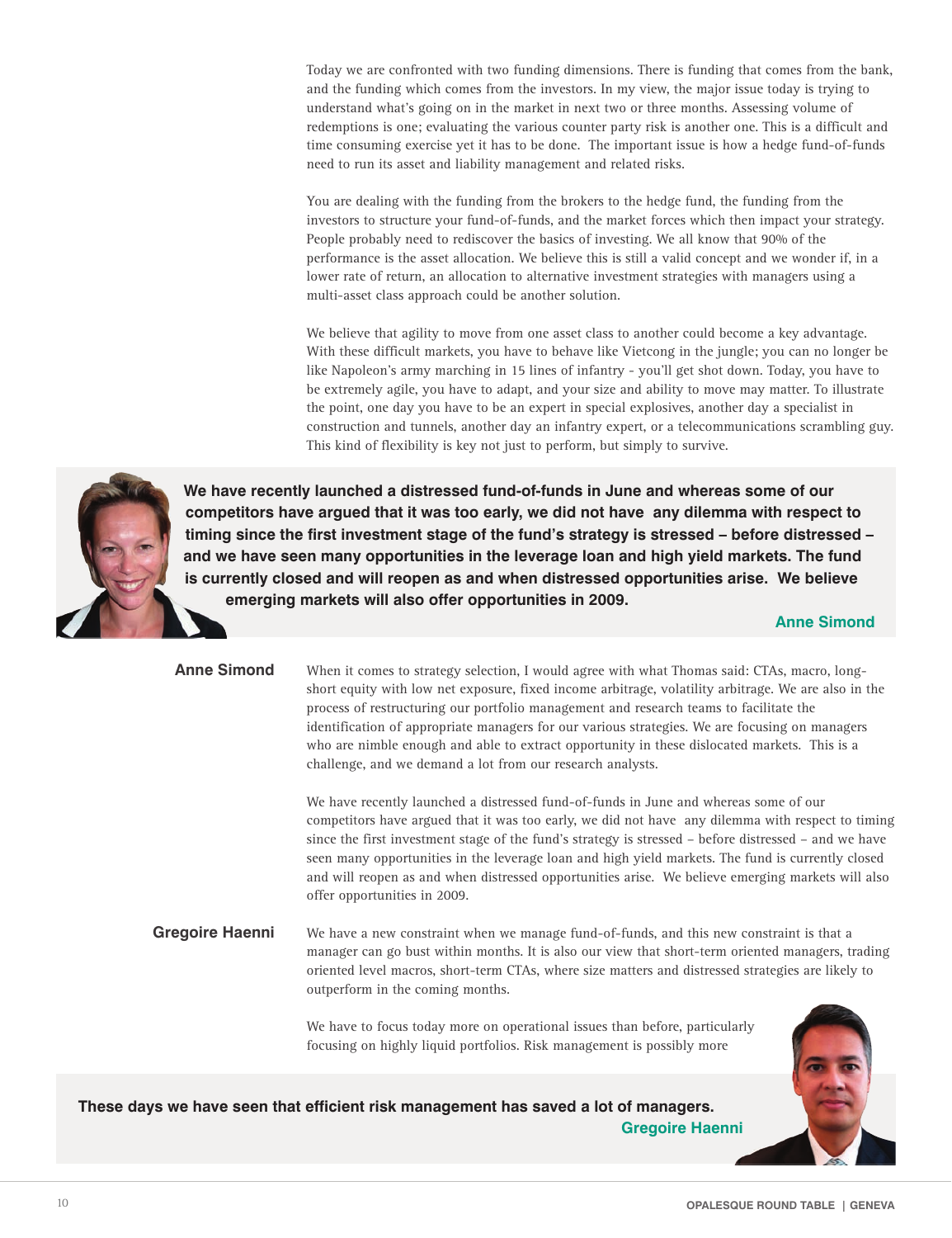important than ever. These days we have seen that efficient risk management has saved a lot of managers. From a fund-of-funds perspective, the investor base of a hedge fund is also something we look at. The investor base has to be diversified and the company must have enough internal resources to retain the talent.

The recent growth has been fueled by excessive liquidity and we have entered the correction phase of deleveraging. This deleveraging period creates a technical markdown, which for fundamental buyers creates interesting opportunities. When asset classes have been marked down across the board, you have cheap securities that begin to reach very interesting valuations. **Mark Cecil**

> However, the problem for a manager is to time when you go from a technical sell-off to a fundamental valuation and whilst you are waiting for that, you need to be very liquid. You also need to be very patient because if the selling pressure continues stocks may look cheap but won't go anywhere, apart from backwards.

Our focus at this moment is on convertible bonds. If you look at the long term relationship with convertible bonds and equities, you will find that it has been very consistent for a number of years. Over the last year however, you can observe a massive dislocation from that relationship. It's still probably too early to call the bottom, so we have a lot of liquidity in our portfolio while we try to find that time when the fundamentals come back and allow us to take advantage of these huge opportunities.

There is a tug of war at the moment and if I can be a bit provocative, I find myself a bit on both sides. On the one hand, you have the idea of trading volatility, using shorter-term managers, and that the world is still going through this really difficult technical restructuring, the fall-out from the financial crisis. So we have managers who protect us in that case, a sort of continuation of the "end of the world" scenario. On the other hand, I also agree with Tony that we have to focus on the next phase of growth. One thing I know for sure is that we will probably survive the current crisis and go on to bigger and greater things, and so we have managers who will do well in an environment of return to normality. **Jean Keller**

**There is a tug of war at the moment and if I can be a bit provocative, I find myself a bit on both sides. On the one hand, you have the idea of trading volatility, using shorter-term managers, and that the world is still going through this really difficult technical restructuring, the fallout from the financial crisis. So we have managers who protect us in that case, a sort of continuation of the "end of the world" scenario. On the other hand, I also agree with Tony that we have to focus on the next phase of growth. One thing I know for sure is that we will probably survive the current crisis and go on to bigger and greater things, and so we have managers who will do well in an environment of return to normality.**

**Jean Keller**

Our investment style at 3A is really to let the managers express their talents. We are trying to be as agnostic as possible as to what's going to happen in this asset class or that asset class. We don't view ourselves as the driver of the car; the underlying hedge fund manager is the driver. We are just trying to layer the portfolio together intelligently so that the investor has his desired outcome in different kinds of market environment.

Having said that, I actually think it's a bit early for distressed strategies... We have had a financial meltdown and we haven't yet seen the fall-out from the straight economic slowdown we are experiencing now in different economies. People are still grossly over-optimistic about the growth expectations in Europe, and about what they are looking at in terms of growth in Europe. There will be some disappointment in the distressed field, at least within the next 12 months.

Speaking from the commodities perspective, I agree investors are looking for the next phase of growth, and obviously commodities are part of it. Commodities are still a market where, as a hedge fund manager we can extract quite a lot of alpha. **Nicolas Maduz**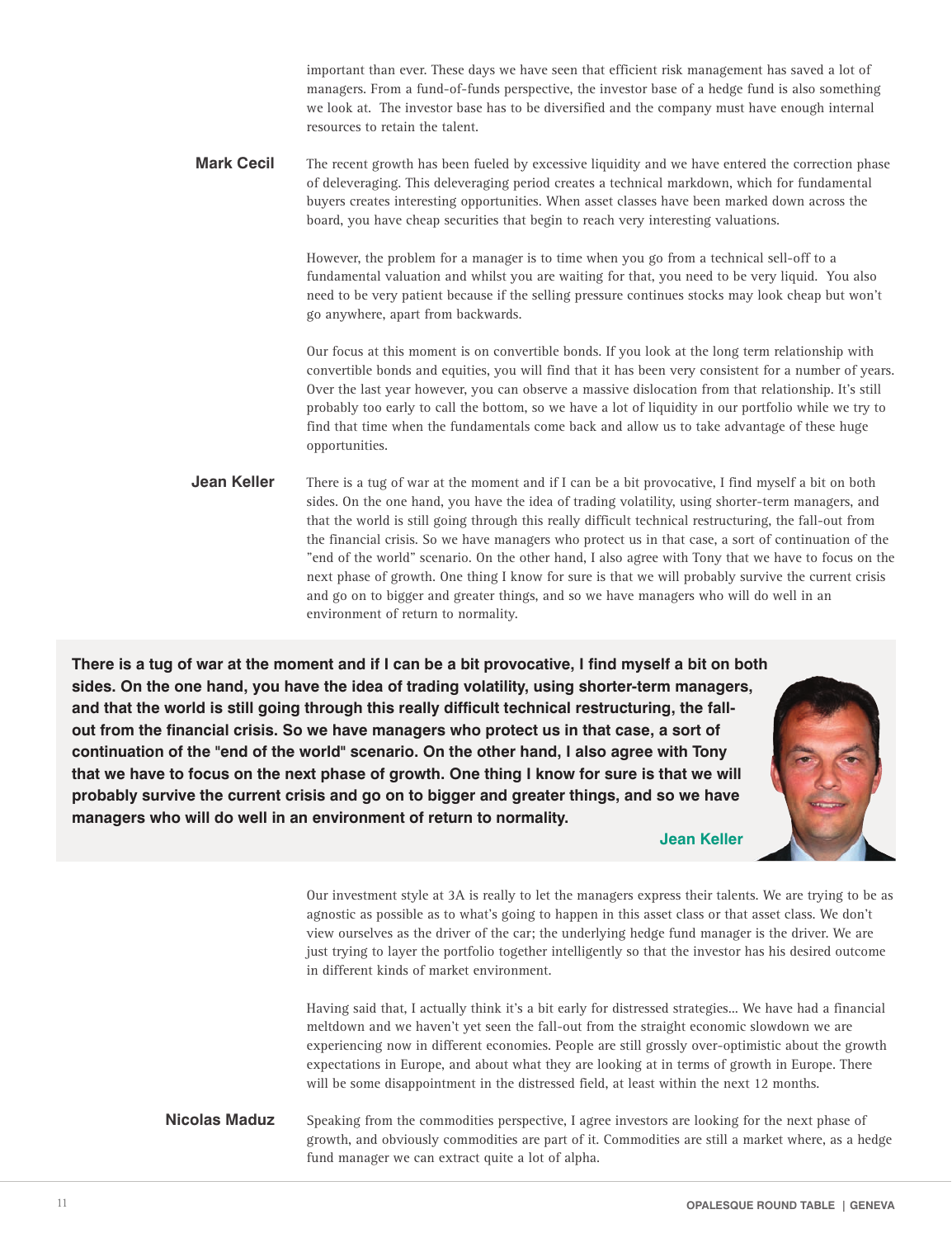Lately the commodities markets have experienced a lot of chaotic moments. We have seen markets tumbling down and some hedge funds ran into problems. It is an easy trade to leverage up and take big directional bets when everybody says crude oil is going to \$200 a barrel. With one sudden turn-around - that is when you see people having problems. But those who have a tighter and more risk adverse approach, things still work out.

**Lately the commodities markets have experienced a lot of chaotic moments. We have seen markets tumbling down and some hedge funds ran into problems. It is an easy trade to leverage up and take big directional bets when everybody says crude oil is going to \$200 a barrel. With one sudden turn-around that is when you see people having problems. But those who have a tighter and more risk adverse approach, things still work out.**

> **What we do at Tiberius in such an environment is to minimize the risk by not taking too big bets in our trades. We look at relative trades with the aim to create alpha in a consistent manner with low risk in the commodities sector. Due to the diversified universe of commodities and commodities underlyings that we trade, there are a lot of opportunities of that kind. I can say that at Tiberius, we are very happy with the current conditions, even though the markets are hard to trade in general.**

#### **Nicolas Maduz**

What we do at Tiberius in such an environment is to minimize the risk by not taking too big bets in our trades. We look at relative trades with the aim to create alpha in a consistent manner with low risk in the commodities sector. Due to the diversified universe of commodities and commodities underlyings that we trade, there are a lot of opportunities of that kind. I can say that at Tiberius, we are very happy with the current conditions, even though the markets are hard to trade in general.

#### **From an allocator point of view, how has your risk management changed in the past year? Matthias Knab**

The biggest change has been the focus on liquidity risk. This is an area on which no one had really focused before. There was always a lot of ink spent on operational due diligence and all sorts of risk, but when it comes to liquidity people realize that it's sort of "one strike and you're out". Without being rude and mentioning names of heavy bankruptcies, I think that people have learned their lesson the hard way. **Jean Keller**

> I am personally extremely cynical about the way the hedge fund or fund-of-hedge-fund industry is looking at risk and specifically at operational risk. There is this huge demand from institutional clients pressing on the fiduciary responsibility, making sure that in the allocation and due diligence process we can tick all the boxes and have looked at all the aspects. This leads to a situation where a lot of what is being done today is not done because there is a straight good business or risk management reason to do so, but just because our clients want risk management procedures to be carried out.

> Operational due diligence is a very, very good example here. Yes of course, hedge funds do fail in the first three years of their existence in greater number, and surely misappropriation and business failures are a great risk, but in my mind you can't look at risk in a binomial, black-or-white type of way. I am afraid that the whole industry is trying to lean towards the pension fund side, the institutional side, and as a result just trying to build things because that looks good, as opposed to because they believe in it.

I am kind of lost when it comes to the number of fund-of-hedge-fund managers who tell me they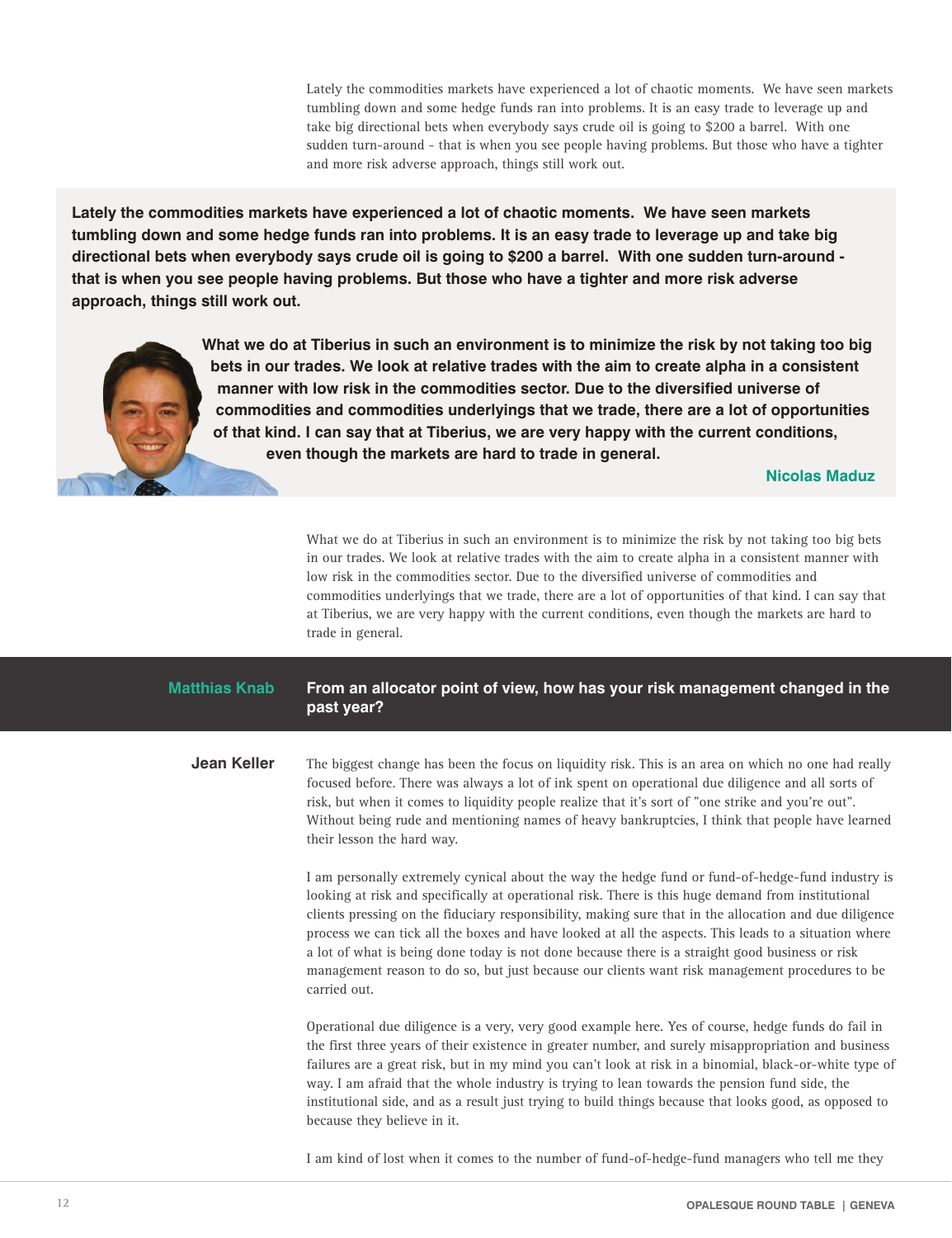**I am personally extremely cynical about the way the hedge fund or fund-of-hedge-fund industry is looking at risk and specifically at operational risk. There is this huge demand from institutional clients pressing on the fiduciary responsibility, making sure that in the allocation and due diligence process we can tick all the boxes and have looked at all the aspects. This leads to a situation where a lot of what is being done today is not done because there is a straight good business or risk management reason to do so, but just because our clients want risk management procedures to be carried out.**

**Operational due diligence is a very, very good example here. Yes of course, hedge funds do fail in the first three years of their existence in greater number, and surely misappropriation and business failures are a great risk, but in my mind you can't look at risk in a binomial, black-or-white type of way. I am afraid that the whole industry is trying to lean towards the pension fund side, the institutional side, and as a result just trying to build things because that looks good, as opposed to because they believe in it.**

**I am kind of lost when it comes to the number of fund-of-hedge-fund managers who tell me they would not invest in a hedge fund that does its own administration. Yet most funds of hedge funds are invested with the large hedge fund players who are their own administrator, with often substantial positions. These fund of funds are forgetting their principles and bending the rules at the first moment they can, and for me this is a proof that their rules are actually worthless.**



**Jean Keller**

would not invest in a hedge fund that does its own administration. Yet most funds of hedge funds are invested with the large hedge fund players who are their own administrator, with often substantial positions. These fund of funds are forgetting their principles and bending the rules at the first moment they can, and for me this is a proof that their rules are actually worthless.

The point about risk in my mind is that it's not binomial; it's not black-or-white. It's a continuum and our clients actually pay us to decide what kind of risk we need to take on their behalf. And of course operational risk is a big element of that, but I don't think that it can be done the way its being done currently, that is the industry's tick-box approach: yes, they have an independent pricing function, yes, they have separate administrator, etc. I think the new model has not yet been invented and I think that the pension funds carry some responsibility for the way this is going.

As investors in fund-of-hedge funds, the recent dramatic lengthening of the lock up and redemption notice period is bothering us quite a bit. The very good managers tend to lengthen this period because they just do not want to be caught in an environment where people need liquidity. **Olivier d'Auriol**

> And worst performers of course would like to put a lock up as long as possible to keep their clients as long as they can. I think this trend for higher lock ups will continue with the best hedge funds and fund-of-hedge funds hiking up the lock up to two or three years and probably adding a redemption notice of one year. For me as a foreign investor, this is of course not very agreeable.

I am going to try to be a bit provocative regarding what Jean Keller was saying earlier about letting the managers express their talents, whilst FOF managers should remain agnostic as possible as to what's going to happen in this asset class or that asset class. To some degree, this perspective is based on the assumption that we are investing in masters of the universe that can generate returns in all the environments. **Tony Morongiello**

> Well, the "master of the universe hedge fund" has probably left the building and subsequently as fund-of-funds managers, we are going to have to question our business model: What if we actually have to express investment views, what if we actually have to manage our beta exposures and decided which are the long term themes that have the wind behind them...It's not enough to sit back and say "well, I invest in a pool of hedge funds that I expect are going to give me a set return for a given amount of risk."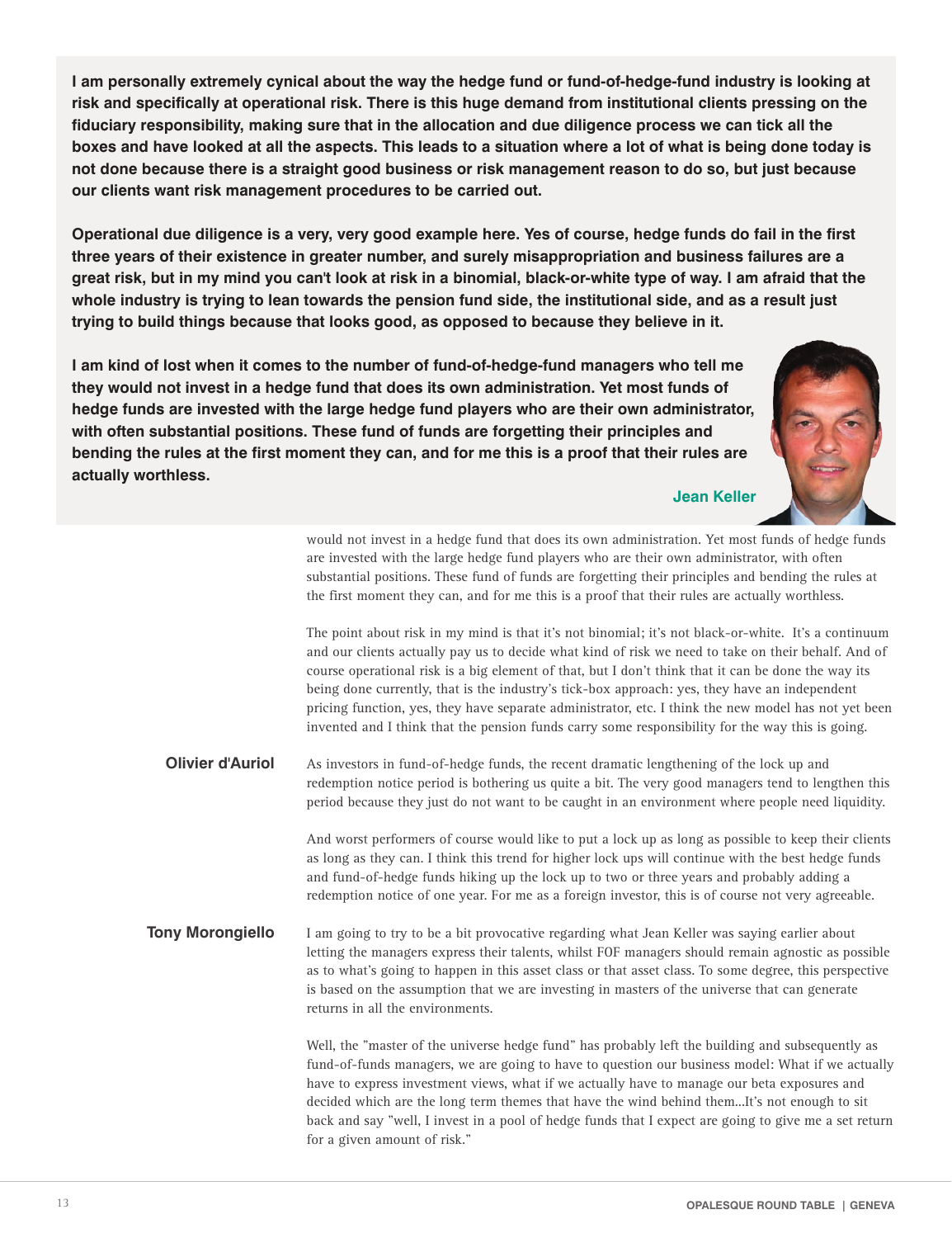**Well, the "master of the universe hedge fund" has probably left the building and subsequently as fund-offunds managers, we are going to have to question our business model: What if we actually have to express investment views, what if we actually have to manage our beta exposures and decided which are the long term themes that have the wind behind them...It's not enough to sit back and say "well, I invest in a pool of hedge funds that I expect are going to give me a set return for a given amount of risk."**

**That amount of risk is much more difficult to measure today and I absolutely agree with what Jean says that in fund-of-funds industry there is a lot of attention paid to form and not enough to the substance. A lot of the due diligence process is done for the form because we believe that our clients expect this. Whilst we don't take a step back and say, what are the real operational or investment risks that we are facing? It might**



**be liquidity risk or it might just simply be that we are not equipped to make the long term fundamental calls that we are increasingly going to have to make. Deciding whether there is growth in commodities, or what oil supply and demand are going to look like are going to be key calls for the next three years. And I think we have to equip ourselves, like any other investment management business, with real investment management skills.**

### **Tony Morongiello**

That amount of risk is much more difficult to measure today and I absolutely agree with what Jean says that in fund-of-funds industry there is a lot of attention paid to form and not enough to the substance. A lot of the due diligence process is done for the form because we believe that our clients expect this. Whilst we don't take a step back and say, what are the real operational or investment risks that we are facing? It might be liquidity risk or it might just simply be that we are not equipped to make the long term fundamental calls that we are increasingly going to have to make. Deciding whether there is growth in commodities, or what oil supply and demand are going to look like are going to be key calls for the next three years. And I think we have to equip ourselves, like any other investment management business, with real investment management skills.

I think there will be a pressure from investors for lock ups to reflect the liquidity of the underlying assets. When we launched our fund last year, we had very easy liquidity terms which reflected the liquidity of our portfolio. As a result investors have stayed with us very happily. I think people with long lock ups are going to find it increasingly difficult to attract assets because the underlying investor won't be able to match his own liquidity with their terms. **Mark Cecil**

**When we launched our fund last year, we had very easy liquidity terms which reflected the liquidity of our portfolio. As a result investors have stayed with us very happily. I think people with long lock ups are going to find it increasingly difficult to attract assets because the underlying investor won't be able to match his own liquidity with their terms.**

**In addition, a good reason for hedge fund managers to offer good liquidity terms, is that when they start seeing redemptions, they should see it as a wakeup call. Redemptions mean they are not meeting their client's expectations. We have seen in the past hedge fund managers with long lock ups that have had bad performance and, rather than step back from the market they have stuck with their beliefs and got into a deeper and deeper hole.**



#### **Mark Cecil**

In addition, a good reason for hedge fund managers to offer good liquidity terms, is that when they start seeing redemptions, they should see it as a wakeup call. Redemptions mean they are not meeting their client's expectations. We have seen in the past hedge fund managers with long lock ups that have had bad performance and, rather than step back from the market they have stuck with their beliefs and got into a deeper and deeper hole. Good liquidity terms help create a healthy balance in the relationship between manager and the investor.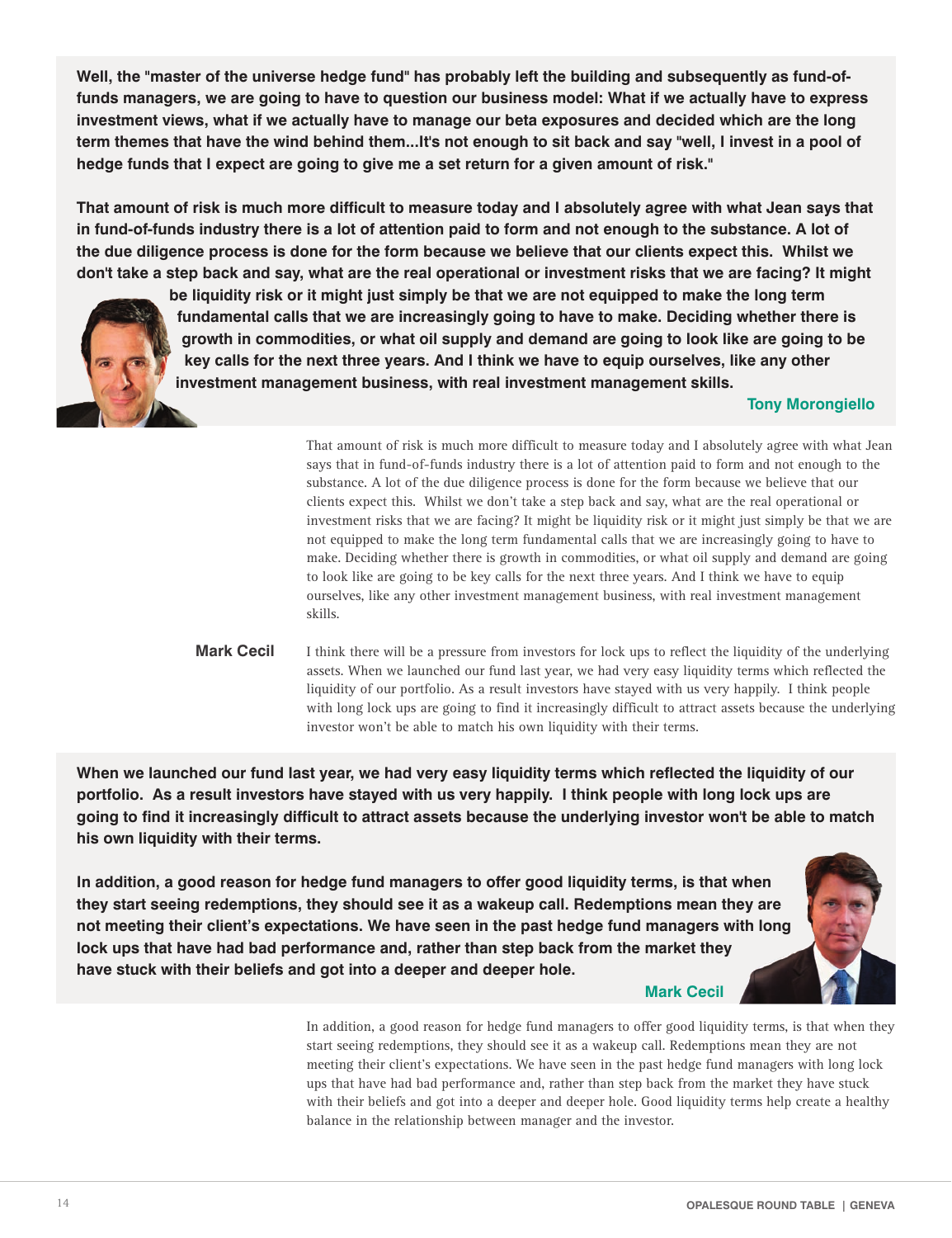| <b>Nicolas Maduz</b>                                                                                                                                                                                                                                                                                                                                                                                                  | I agree with that 100%. The relationship between manager and the investor is based on trust and<br>being accessible. That was one of the reasons why we set up an office here in Geneva - to represent<br>ourselves to our investors. On the asset side being accessible also means giving the best conditions<br>to your clients. Just think about it this way, if it was your money going to a hedge fund or any<br>investment, you would be glad to be able to get in and out as quick as possible. Tiberius is one of<br>the few hedge funds trading commodities that offer daily liquidity on all of our funds. This is not<br>something impossible to do. We have done it from day one and it works perfectly. We have seen<br>some small redemptions because people needed the money for other purposes. But it can come<br>back quickly too, as the fund can be subscribed on a daily basis also. All of this, together with the<br>transparency which we offer, makes things so much easier. |  |
|-----------------------------------------------------------------------------------------------------------------------------------------------------------------------------------------------------------------------------------------------------------------------------------------------------------------------------------------------------------------------------------------------------------------------|-------------------------------------------------------------------------------------------------------------------------------------------------------------------------------------------------------------------------------------------------------------------------------------------------------------------------------------------------------------------------------------------------------------------------------------------------------------------------------------------------------------------------------------------------------------------------------------------------------------------------------------------------------------------------------------------------------------------------------------------------------------------------------------------------------------------------------------------------------------------------------------------------------------------------------------------------------------------------------------------------------|--|
| <b>Peter Sartogo</b>                                                                                                                                                                                                                                                                                                                                                                                                  | Liquidity is a big issue, especially when everybody is looking for liquidity. Lock ups should be a<br>reflection of the underlying investment liquidity, but it is not always like this. Many star managers<br>when they set up their shop they use their fame to fix long lock up terms including side pockets.<br>Till the bull market lasted most of the investors didn't have a lot of choice, but now in my view<br>lock ups will slowly disappear or stay only if appropriate and this should help risk management.                                                                                                                                                                                                                                                                                                                                                                                                                                                                             |  |
| <b>Daniel Penseyres</b>                                                                                                                                                                                                                                                                                                                                                                                               | We all know that the return is a by-product of taking risk and if you move the risk off the table<br>you are not going to get a return. At certain times I wonder if there are different types and<br>motivations in risk management. There is a risk management to protect the brand, a risk<br>management to protect the portfolio, a risk management to protect those particular decisions of the<br>investment management - it is sometimes very hard to identify which one to look at first.                                                                                                                                                                                                                                                                                                                                                                                                                                                                                                     |  |
| In the last couple of months I have also noticed that when you start talking with hedge managers<br>they tell you the truth, but sometimes not all the truth - without intention maybe - I believe there is<br>a tremendous amount of cross checking to be done. We have noticed this phenomenon on and<br>on and as an investor you have to do your due diligence and ongoing monitoring.<br><b>Daniel Penseyres</b> |                                                                                                                                                                                                                                                                                                                                                                                                                                                                                                                                                                                                                                                                                                                                                                                                                                                                                                                                                                                                       |  |

In the last couple of months I have also noticed that when you start talking with hedge managers they tell you the truth, but sometimes not all the truth - without intention maybe - I believe there is a tremendous amount of cross checking to be done. We have noticed this phenomenon on and on and as an investor you have to do your due diligence and ongoing monitoring. This is hard work but Geneva is a fantastic place to discuss and share ideas on this industry.

The last point I would like to mention, is a statement made in the press a few years ago by Mr. Georges Karlweis. He said that risk management measures are creating a pasteurization of the hedge fund industry. This means that if investors want to remove much of the risks, then returns will go lower, which may result in pension funds deserting the hedge fund industry.

Now, one could question these risk management approaches, yet I observe that today we do need to ask more questions about counter party risk, third party risk, credit lines probably more focusing on operations rather than strategies. The due diligence process is clearly changing; requiring teams with diversified background, this is surely getting more and more difficult and effectively more costly.

At UBP, we have three layers of risk management. There is the due diligence level, before the hedge fund manager approval process, where our structural risk assessment team (SRS) looks at noninvestment: essentially operational risk, including independence of service providers, counterparties risk, pricing policies etc. The team was set up more than 10 years ago and is made up of eight people - all essentially qualified accountants or lawyers. They have a very strict state of the art process, including an element of ticking the box, however the exercise goes far beyond just ticking boxes and our process has been adopted by some hedge fund managers as benchmark. Our SRA analysts are in constant dialogue together with the qualitative analyst, with our hedge fund managers and visit them at least once per year. **Anne Simond**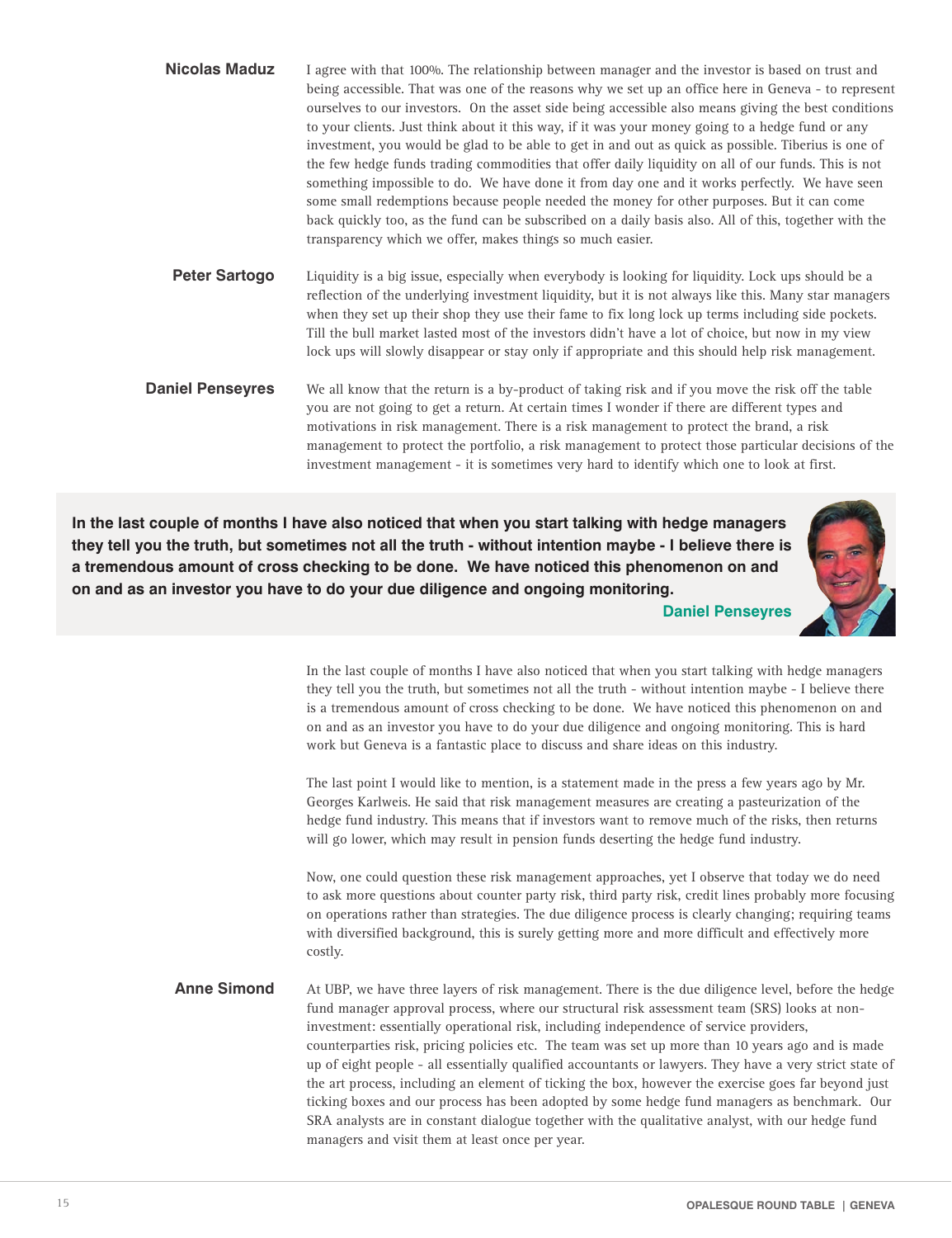The SRA team has a right of veto in terms of getting a manager on our list of approved funds, and I can witness that this right of veto is actually exercised a few times within a year.

We also have an analyst dedicated to asserting risk management and risk management process within managers we invest in. This provides a second layer of risk management. Then our Risk Advisory team looks at risk at the portfolio level using qualitative and quantitative (VAR) analysis and providing risk budgeting analysis on our various portfolios.

**We discussed liquidity and the trend towards longer lock ups, but we haven't mentioned the increasing use of side pockets by hedge fund managers. They are worse than lock ups, since you have no certainty regarding your exit date and payment of proceeds. This is a real issue for fund-of-funds managers since**

**this may prevent them from meeting the liquidity conditions of a FoF and thereby put them in breach of their fiduciary duty towards investors.**

**How should the fund-of-funds community deal with side pockets? The use of the credit line is certainly not the option. The hedge fund-of-funds industry would benefit from more dialogue amongst the big players to discuss with hedge fund managers these liquidity issues including side pockets.**

**Anne Simond**

We discussed liquidity and the trend towards longer lock ups, but we haven't mentioned the increasing use of side pockets by hedge fund managers. They are worse than lock ups, since you have no certainty regarding your exit date and payment of proceeds. This is a real issue for fundof-funds managers since this may prevent them from meeting the liquidity conditions of a FoF and thereby put them in breach of their fiduciary duty towards investors.

How should the fund-of-funds community deal with side pockets? The use of the credit line is certainly not the option. The hedge fund-of-funds industry would benefit from more dialogue amongst the big players to discuss with hedge fund managers these liquidity issues including side pockets.

I would like to remind you that scientific risk management is a very new discipline which has been developed only very recently. The academics, the mathematicians, and engineers brought their algorithms into finance and help us and the managers to measure risk in a much more developed scientific and precise way and precision than it was possible just a few years ago. **Olivier d'Auriol**

**Scientific risk management is a very new discipline which has been developed only very recently. The academics, the mathematicians, and engineers brought their algorithms into finance and help us and the managers to measure risk in a much more developed scientific and precise way and precision than it was possible just a few years ago.**

**At the same token, and I find this quite surprising, is how little our clients know about mathematics. If you go to someone and tell him "assuming you had \$85 at the beginning of the year, and \$15 at the end of the year, what's the percentage of your performance during the year?" you will find that few institutional and private clients are able to calculate this simple number. I did test it on many bright people, and you would be surprised with their answers.**



#### **Olivier d'Auriol**

At the same token, and I find this quite surprising, is how little our clients know about mathematics. If you go to someone and tell him "assuming you had \$85 at the beginning of the year, and \$15 at the end of the year, what's the percentage of your performance during the year?"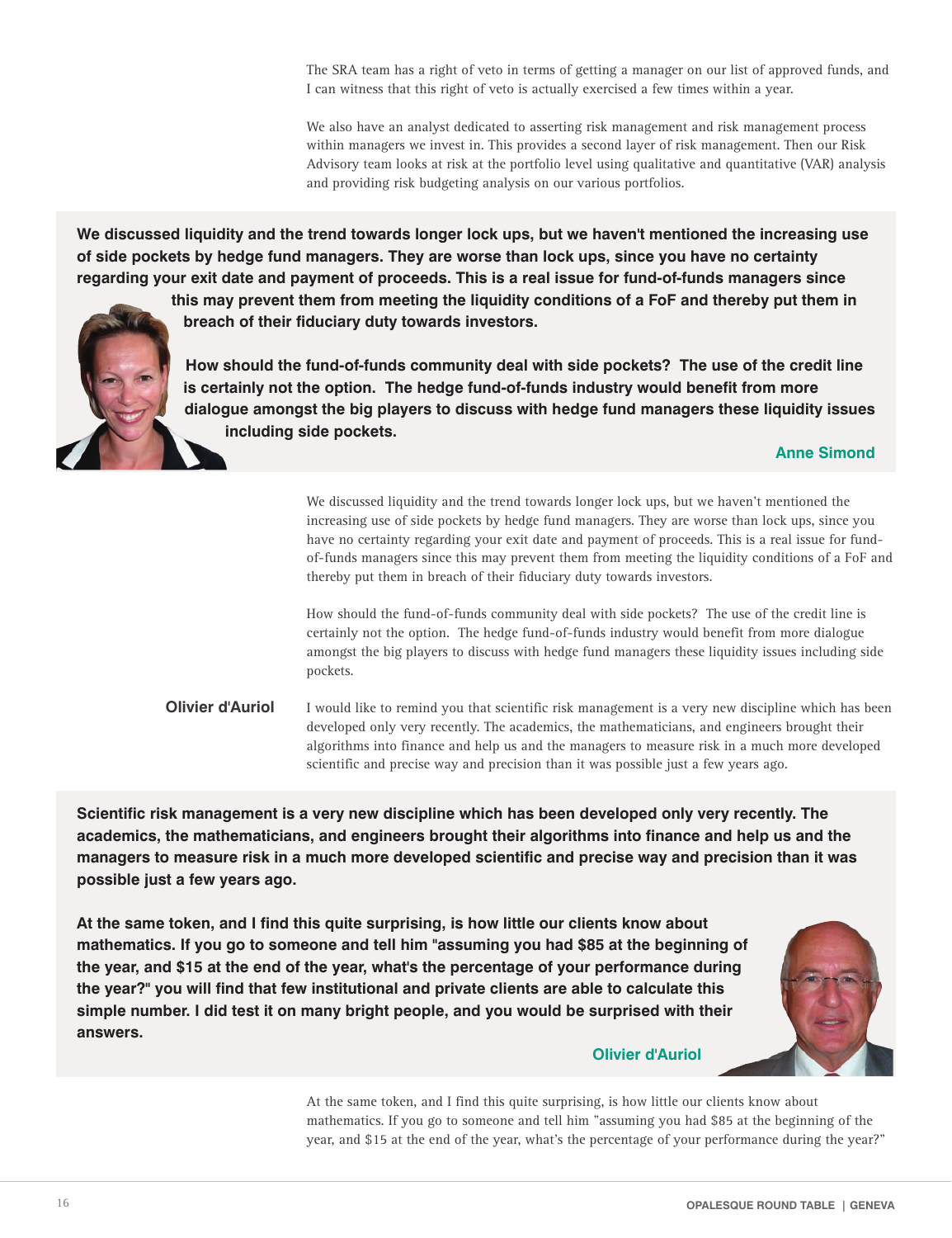**I think the tools are incredibly important, however we need to be aware that having tools does not necessary mean they are understood or applied correctly. I think people forget that the conceptual framework of modern portfolio theory was never made for the asset management industry. It was made for the corporate finance world. In that sector, making the hypothesis that markets are efficient makes sense and is incredibly helpful, because as the CFO you cannot make any other hypothesis.**

**The problem is when you are on the other side of the mirror. There, this conceptual framework doesn't work at all, mainly for two mathematical reasons. For one, utility functions are neither continuous nor linear, and second, the efficient market theory. I doubt that anyone here will agree that the markets are entirely efficient or entirely inefficient, and we could probably spend the whole day talking about just this issue.**



**It seems to me that we have not yet found the proper conceptual framework, and Olivier is right to say that a lot of people are using tools, concepts or numbers, without having understood the conceptual framework behind them. It's a bit like when looking at your blood results from the doctor, you are under five with your cholesterol, so your results are somewhere in the middle of the "minimum" and "maximum" band. Likewise in asset management and finance, everyone is happy because we measured tracking error, we measured value at risk and it falls within the parameter, but it doesn't actually mean much. Jean Keller**

> you will find that few institutional and private clients are able to calculate this simple number. I did test it on many bright people, and you would be surprised with their answers. So if most of them don't understand the simple mathematics, you can imagine that the mathematic used in the management of hedge funds and used in the measurement of risk is possibly too powerful to be understood by our client.

I think the tools are incredibly important, however we need to be aware that having tools does not necessary mean they are understood or applied correctly. I think people forget that the conceptual framework of modern portfolio theory was never made for the asset management industry. It was made for the corporate finance world. In that sector, making the hypothesis that markets are efficient makes sense and is incredibly helpful, because as the CFO you cannot make any other hypothesis. **Jean Keller**

> The problem is when you are on the other side of the mirror. There, this conceptual framework doesn't work at all, mainly for two mathematical reasons. For one, utility functions are neither continuous nor linear, and second, the efficient market theory. I doubt that anyone here will agree that the markets are entirely efficient or entirely inefficient, and we could probably spend the whole day talking about just this issue.

> It seems to me that we have not yet found the proper conceptual framework, and Olivier is right to say that a lot of people are using tools, concepts or numbers, without having understood the conceptual framework behind them. It's a bit like when looking at your blood results from the doctor, you are under five with your cholesterol, so your results are somewhere in the middle of the "minimum" and "maximum" band. Likewise in asset management and finance, everyone is happy because we measured tracking error, we measured value at risk and it falls within the parameter, but it doesn't actually mean much.

> On liquidity I just want to take a provocative view. True, one of the greatest risks in hedge funds is liquidity risk. As a result, firms and funds fail, because they are no longer able to meet redemption requests. We are not so concerned about liquidity, and the reason is that I think it is much better for investors to accept terms that match the liquidity risk of the underlying strategies.

So, I am much more favorable to someone that tells me: "look guys, if there is a crisis, I won't be able to give you your money back in three months". You know you have to accept other terms. Therefore, I wouldn't be with a manager who is just trying to be friendly with his investors. He is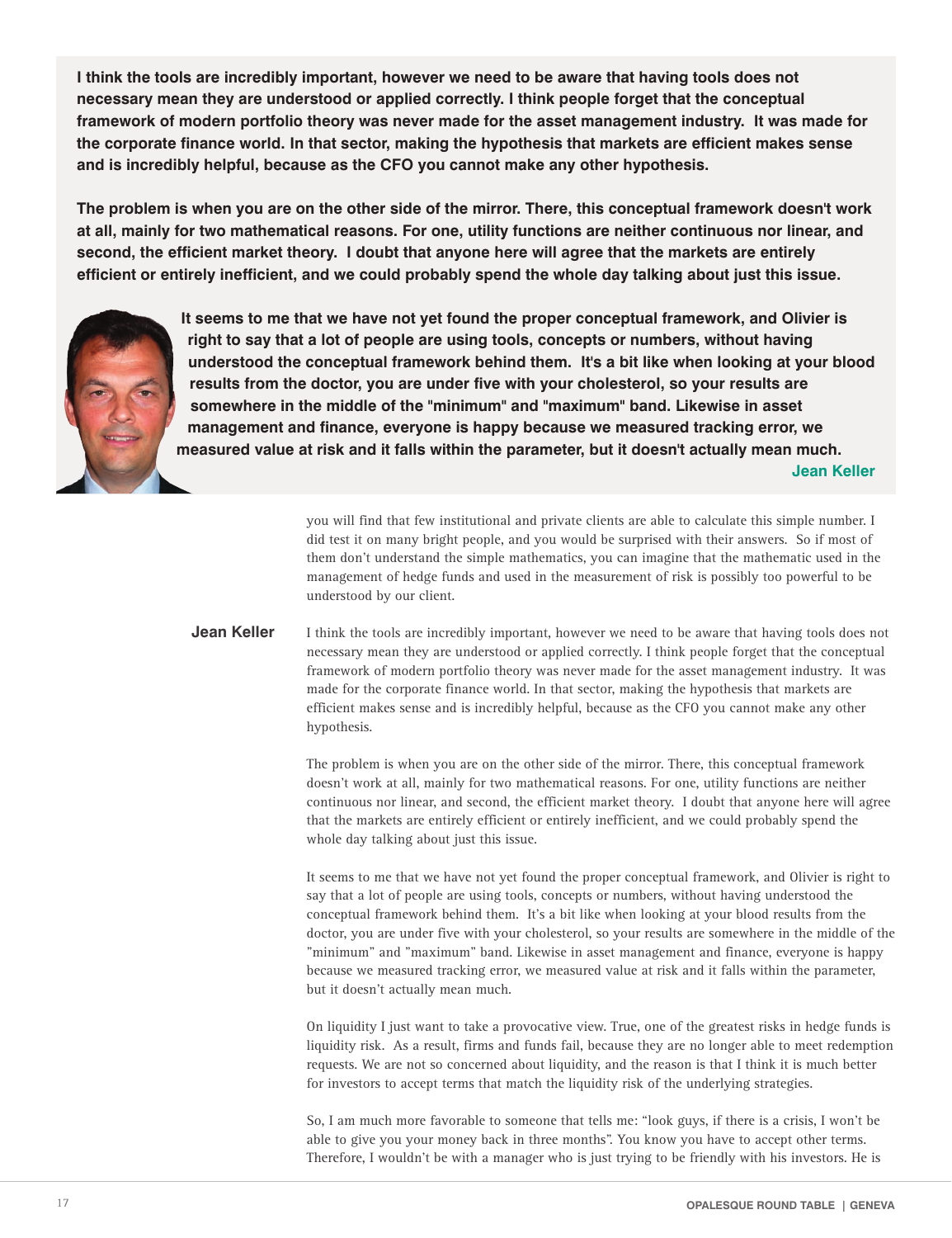**I view a hedge fund, or the whole hedge fund industry, as the quoted Mr. Georges Karlweis before, as the fall-out of possibly too much mathematics and too much portfolio theory in the traditional asset management business. What I mean is at the outset a lot of people didn't fit into that traditional framework, and they decided to be on their own in a world that was much more unconstrained.**

**The question that one has to ask oneself when one looks at a hedge fund - like any other investment - is: does it add value to me? The whole point about liquidity is that hedge funds give you access to some asset classes, some trading techniques that you wouldn't get in the traditional markets. If accepting a little bit of constraint on the liquidity side does give you the different return framework, I think it's worth it.**



**Jean Keller**

To a large extent, that is exactly what is happening in the banking sector at the moment. Only about 21% of sub-prime debt has defaulted so far, yet all the CDOs are priced like it's worth zero, it's completely dead and I think we have to be extremely careful that we don't push the hedge fund industry in taking liquidity risk, which of course is a little bit like carbon monoxide: you never see it, and it kills you.

Some managers having large redemptions are restructuring their funds and sending their investors corporate action letters asking them to vote on extensions of notice period or redemption delay. Very often to gain time! **Anne Simond**

> I agree with Jean, you should definitely give the managers the liquidity required by the investment philosophy, but we have witnessed that some hedge fund managers have liquidity out of sync with their strategy. If a fund has 40% redemptions, he certainly doesn't want the gate to be triggered, which is fair enough because a gate pretty much equals liquidation. So he will come to the investor asking "please move to this new share class with longer liquidity." That's a dilemma we are facing at the moment, with the pressure on liquidity. Now what shall we do with that kind of situation?

We have to be careful about why we are doing something... are we just lowering the liquidity, just because it pleases the clients and the pension funds? **Jean Keller**

> I just want to put another case for high liquidity: a long/short equity manager who has very liquid assets, but doesn't want to be on the road for marketing purposes. We all know the typical caricature of a hedge fund, which is an investment partnership with one managing partner who runs the money, and his thoughts are unencumbered about raising money or about client issues, and that frees his time to think about investments.

> I am not saying they all think like this and that all the lock-ups are justified by this. But, by the same token, I know that asset gathering is usually the sure death of an asset management firm, and it's been proven time and time again. If you look at the very large firms in the traditional asset management business, you usually find them at the trailing end of the ranking with a vast majority of their products.

The point is that we have to be very careful. I view a hedge fund, or the whole hedge fund industry, as the quoted Mr. Georges Karlweis before, as the fall-out of possibly too much mathematics and too much portfolio theory in the traditional asset management business. What I mean is at the outset a lot of people didn't fit into that traditional framework, and they decided to be on their own in a world that was much more unconstrained.

The question that one has to ask oneself when one looks at a hedge fund - like any other investment - is: does it add value to me? The whole point about liquidity is that hedge funds give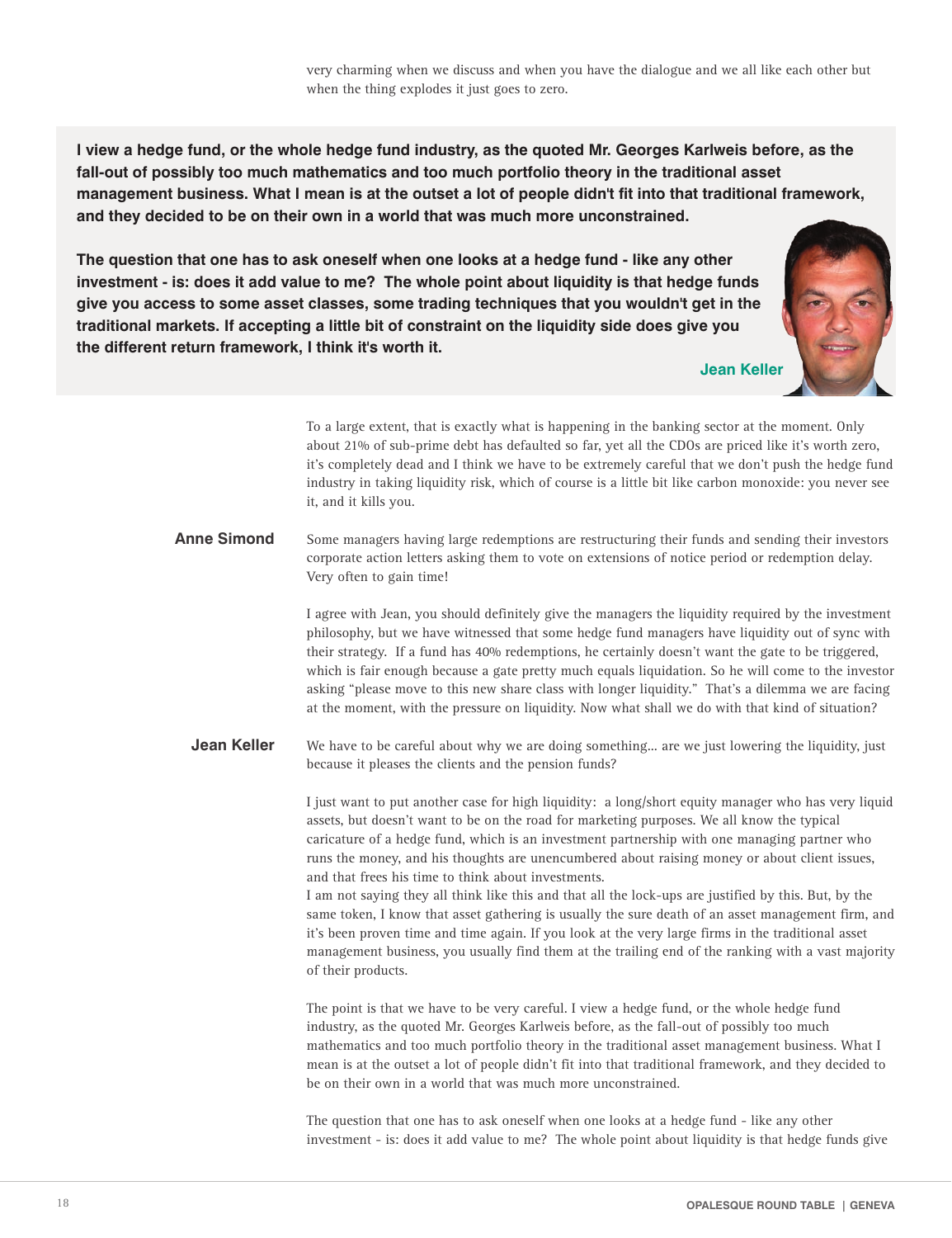you access to some asset classes, some trading techniques that you wouldn't get in the traditional markets. If accepting a little bit of constraint on the liquidity side does give you the different return framework, I think it's worth it.



**I think the liquidity problem arises because as fund-of-funds providers we are trying to address too diverse a client base with the same liquidity terms. This compromise is going to have to end, because you cannot structure the same product for a private client base and for a pension fund. The pension fund consultants that we speak to all want long-term products and do not appreciate being commingled with investors that require monthly liquidity. Tony Morongiello**

| <b>Tony Morongiello</b> | I think the liquidity problem arises because as fund-of-funds providers we are trying to address too<br>diverse a client base with the same liquidity terms. This compromise is going to have to end,<br>because you cannot structure the same product for a private client base and for a pension fund.<br>The pension fund consultants that we speak to all want long-term products and do not appreciate<br>being commingled with investors that require monthly liquidity and are increasingly asking for<br>fund-of-funds that are structured for their client's need and their liquidity requirements. Those<br>liquidity requirements are not the same as a liquidity requirement of private investors. This is the<br>compromise that most of the fund-of-funds industry is going to have to resolve |
|-------------------------|--------------------------------------------------------------------------------------------------------------------------------------------------------------------------------------------------------------------------------------------------------------------------------------------------------------------------------------------------------------------------------------------------------------------------------------------------------------------------------------------------------------------------------------------------------------------------------------------------------------------------------------------------------------------------------------------------------------------------------------------------------------------------------------------------------------|
| <b>Daniel Penseyres</b> | This raises a very interesting question which could have an answer from the real estate market. Do<br>you want to be the owner or do you want to be the tenant? Or should you own your fund or be<br>part of another one's product? If your target portfolio is subject to other people's liquidity<br>constraints, emotion or liquidity desire, would you like to be in that fund in the first place? We<br>believe that, if you are large enough investor, you should probably own your fund created by<br>group able to design a solution for you exclusively. This would certainly remove the risk of other<br>investors being emotional and pulling out the liquidity when you need your portfolio to weather a<br>storm.                                                                               |
|                         | So, I think going forward those who can afford it should eventually own their portfolio, rather than<br>own the emotions of other people in a third party fund. I believe that several Swiss institutions<br>have taken this approach already.                                                                                                                                                                                                                                                                                                                                                                                                                                                                                                                                                               |
|                         |                                                                                                                                                                                                                                                                                                                                                                                                                                                                                                                                                                                                                                                                                                                                                                                                              |
| <b>Matthias Knab</b>    | Gabriel, you deliver due diligence service to your clients, and you are based in<br>Geneva - which by the way is a sign of how the hedge fund industry matures<br>and diversifies in Switzerland. Can you comment on any new developments re-<br>garding due diligence?                                                                                                                                                                                                                                                                                                                                                                                                                                                                                                                                      |
| <b>Gabriel Kurland</b>  | There was an interesting study published at the beginning of the year by the New York University<br>Stern School of Business about due diligence, and basically the study is finding that due diligence<br>is bringing alpha, especially operational due diligence.                                                                                                                                                                                                                                                                                                                                                                                                                                                                                                                                          |
|                         | They also found that there is definitively a disadvantage regarding smaller players versus larger<br>fund-of-funds managers in terms of the alphas they can add into due diligence. This is where we<br>at Hedge Fund Appraisal want to add value. We found that large banks or large investment<br>managers usually have an internal department that is doing their own due diligence, but smaller or<br>medium sized players don't have the resources, because their smaller asset size does not allow to<br>devote enough resources to do a full due diligence.                                                                                                                                                                                                                                           |

Investors should not follow a tick-box approach, but rather a relative approach based on the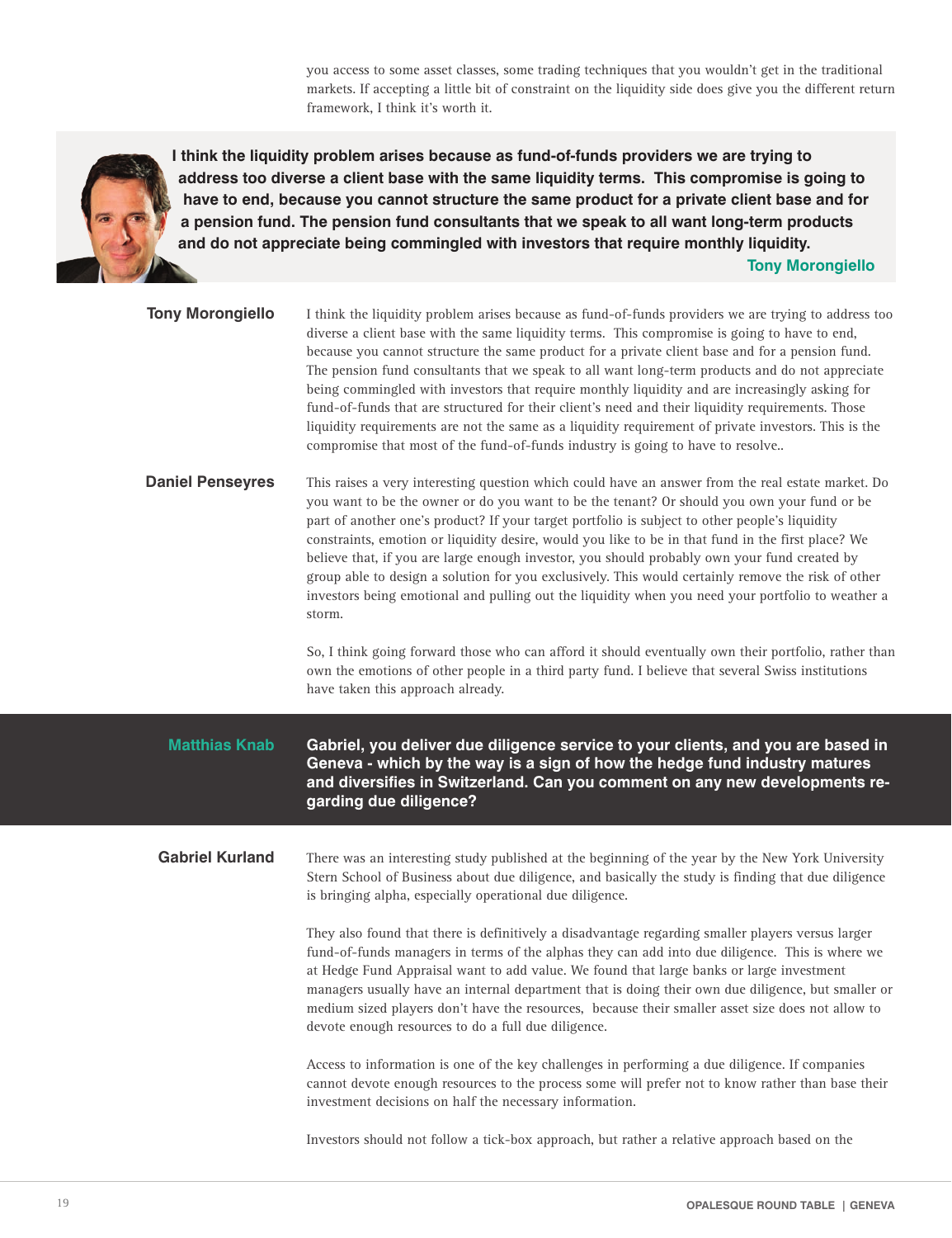particularities of each strategy. At Hedge Fund Appraisal, we have developed a ratings system based on this approach. Obviously, hedge funds don't need the same size of trading desk for value long-short manager who maybe trades once a week compared to global macro managers managing portfolios composed of hundred of positions a very high trading velocity.

We find ourselves in a very interesting time as a due diligence provider. Risks that were previously overlooked by both manager and investors are now re-emerging. If we take the counterparty risk as an example, we find more and more hedge funds using multi-prime brokers and we see this causing more issues. On the one side the fund manager diversifies his counterparty risk, but he will also need to invest in more technology and devote more resources to be able to manage these multiple relationships with different brokers.

Just to finish with what we do at Hedge Fund Appraisal, we don't provide a mere outsourcing solution or take the place of the investor, rather we provide "due diligence intelligence". We try to identify hidden risks , based on our experience that investors should be aware of before taking an investment decision.

This is a quite interesting consolidation that we see, for example with Fairfield Greenwich and Banque Bénédict Hentsch. I think that Banque Bénédict Hentsch had quite a small hedge fund department, and teaming up with a very large hedge manager is perhaps a way that banks can follow to buy expertise at perhaps an interesting price today.

**As a hedge fund manager, we have seen this increasing trend towards operational due diligence. People forget that everything that a hedge fund manager does is scrutinized by a third party custodian, the prime broker, the fund administrator and the auditor - so you automatically have checks and guards.**

**My sense is that a lot of operational due diligence is part of the marketing process to help fund-of-funds sell products to their institutional clients. At the end of the day, most of the big hedge fund blow ups over the last ten years, have either been due to deliberate fraud, which is very difficult for anybody to detect, or pure intellectual failure, which is not going to be picked up by operational due diligence.**

**Mark Cecil**

As a hedge fund manager, we have seen this increasing trend towards operational due diligence. People forget that everything that a hedge fund manager does is scrutinized by a third party custodian, the prime broker, the fund administrator and the auditor - so you automatically have checks and guards. My sense is that a lot of operational due diligence is part of the marketing process to help fund-offunds sell products to their institutional clients. At the end of the day, most of the big hedge fund blow ups over the last ten years, have either been due to deliberate fraud, which is very difficult for anybody to detect, or pure intellectual failure, which is not going to be picked up by operational due diligence. It's up to you to decide whether the person you are investing in is as smart as he says he is or not, and that's the risk that we all take. I am taking three things away from this Roundtable as a non-specialist. For us in a multi family office, where we are being asked everyday to help the client in his asset allocation, including by way of finding suitable hedge funds, it is and will be increasingly in the future, a very difficult task. I am not really going away with a lot more comfort than when I arrived, honestly. That's one thing. What should one do to help people like us? Where should we turn to? That is one thought I want to express. The other issue I would like to point out is that we have come a long way from 20 or 30 years ago, where each client had his single asset manager in one or numerous banks. The client liked to go **Mark Cecil Eric Halff**

out and have lunch and then discuss for a short while his lines of investments in his portfolio.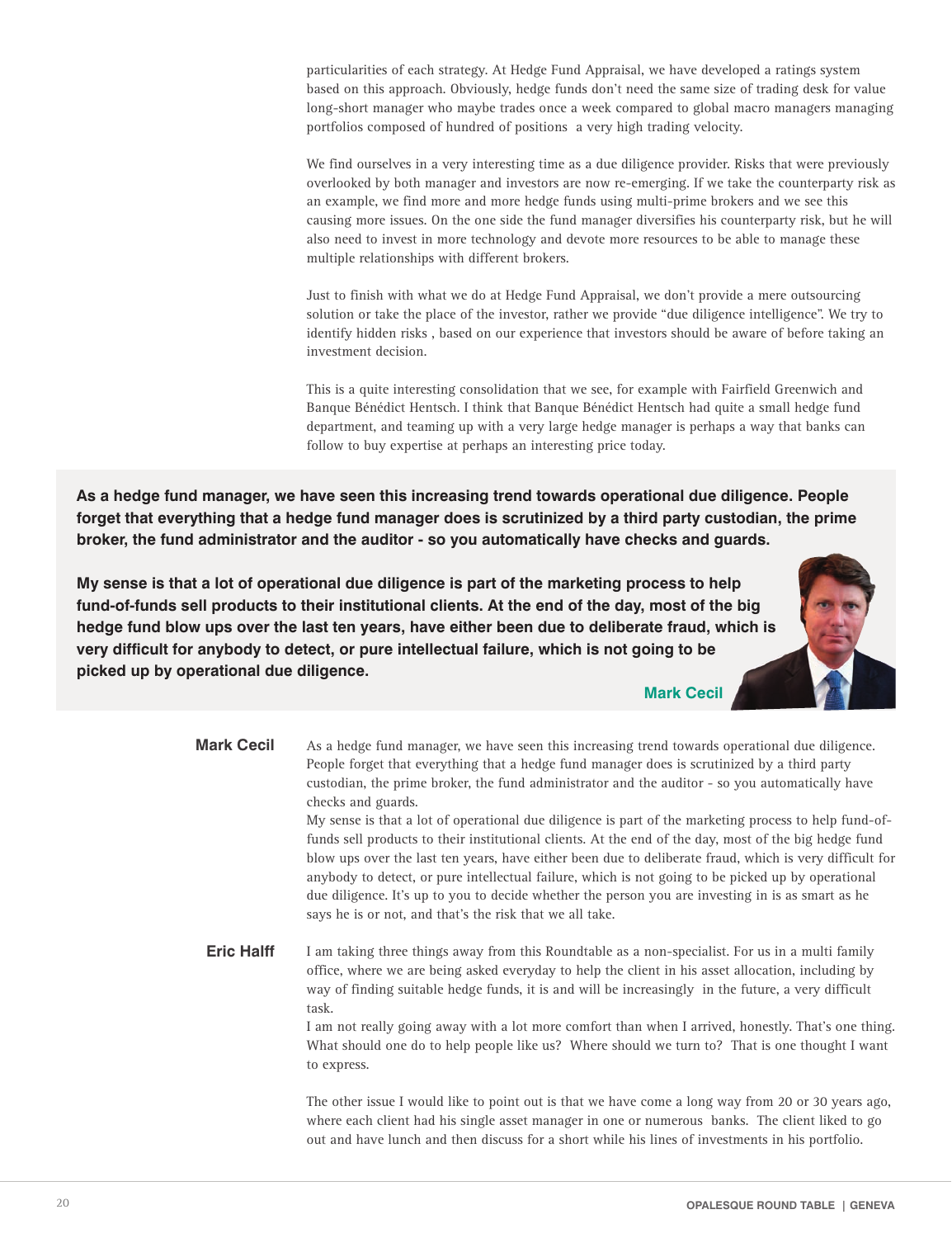**The other issue I would like to point out is that we have come a long way from 20 or 30 years ago, where each client had his single asset manager in one or numerous banks. The client liked to go out and have lunch and then discuss for a short while his lines of investments in his portfolio. Today remains the lunch, but the discussions on the investment lines remain usually vague and are regularly completely out of the range of understanding of an average client.**

> **What I am missing in Geneva – although it is my understanding that we will have a lot of fund-offunds managers who will establish themselves in Geneva for obvious reasons – is the single manger industry. We don't have the same network you will find in New York or London or other places, where the single managers together with the fund-of-fund managers and the family office specialists and other experts form an industry. That is meaningful for the client. In Geneva he cannot follow the investment process trail from start to end. Here we are very remote from realities of the practical investment process but only deal in virtual assessments.**

### **Eric Halff**

Today remains the lunch, but the discussions on the investment lines remain usually vague and are regularly completely out of the range of understanding of an average client. Today, many more parties are involved in the investment process and all kind of gaps occur in the explanations received by the client. However the trust of a client cannot rely on just the traditional relationship with an asset manager, but he has to rely on many studies or due diligence work which other people do who he doesn't know and which professionalism he cannot appreciate. How do we go about this?

Thirdly, what I am missing in Geneva – although it is my understanding that we will have a lot of fund-of-funds managers who will establish themselves in Geneva for obvious reasons – is the single manger industry. We don't have the same network you will find in New York or London or other places, where the single managers together with the fund-of-fund managers and the family office specialists and other experts form an industry. That is meaningful for the client. In Geneva he cannot follow the investment process trail from start to end. Here we are very remote from realities of the practical investment process but only deal in virtual assessments. That is something which is difficult for us to sell to clients.

#### **So what's the future of the Swiss asset management industry? Matthias Knab**

| <b>Peter Sartogo</b> | The asset management business in Switzerland and Geneva has only started in the last years. |  |  |  |
|----------------------|---------------------------------------------------------------------------------------------|--|--|--|
|----------------------|---------------------------------------------------------------------------------------------|--|--|--|

But we will not see a revolution or a fast and huge change in the way Switzerland is perceived and in the way you will see talent relocate to Switzerland if there is not a specific need to do so. Regulations can help the speed and the attraction for managers to base their business in Geneva but I think Switzerland will stay more as a private banking hub rather than an asset management hub going forward, unless something really appealing is done or changed to attract talent here.

I think the big challenge for developing a single strategy industry is not so much the tax regime or the housing or how many schools there are in Geneva, but the availability of talent. The point about Switzerland, and I just said Geneva, but it applies even more to Zurich, is that, if you are a large hedge fund trying to set up your business in Geneva, you have to bring your own talent, as the talent pool simply isn't there. **Jean Keller**

> Geneva is a fantastic center for private wealth management, and we can compete with any other region as far as private banking is concerned, but when it comes to asset management, we have lost that war. We lost that war about 30 years ago when the Swiss stamp duty pushed everything back to London. I think it's going to be very hard for us to regain territory, and I don't think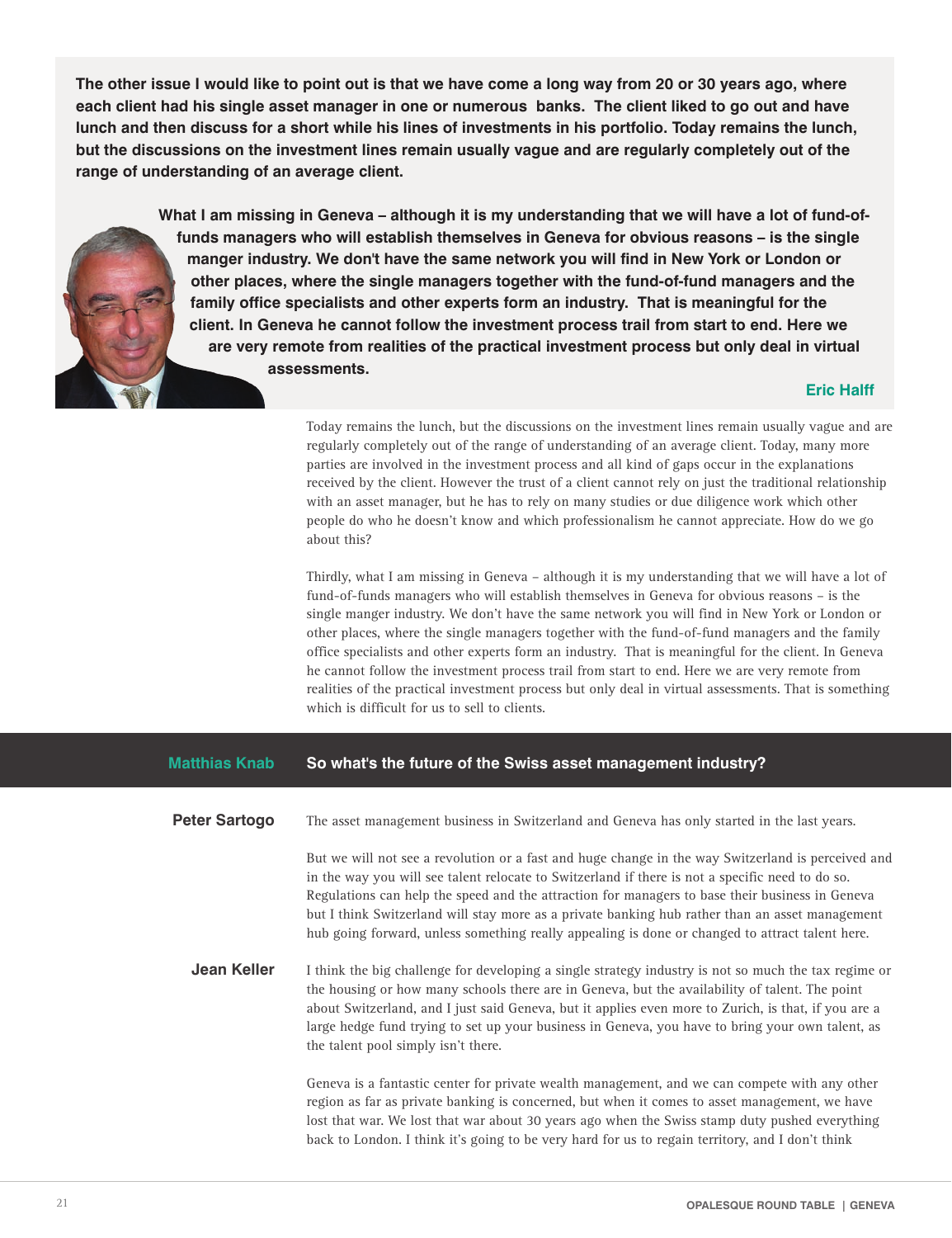Switzerland has the stamina to farm this talent here. This, by the way, is also why I think that hedge fund and private bank tie-ups that we see now happening will be very successful.

**Geneva is a fantastic center for private wealth management, and we can compete with any other region as far as private banking is concerned, but when it comes to asset management, we have lost that war. We lost that war about 30 years ago when the Swiss stamp duty pushed everything back to London. I think it's going to be very hard for us to regain territory, and I don't think Switzerland has the stamina to farm this talent here. This, by the way, is also why I think that hedge fund and private bank tie-ups that we see now happening will be very successful.**



**Jean Keller**

I think you have lost the battle but not the war because the talent can be trained very quickly. There is not a shortage of intelligent people in Geneva; it's just the shortage of people who have been trained in the skills the hedge fund managers require. **Mark Cecil**

> We are one of the first hedge funds to move to Geneva and it has been incredibly successful for us. When we came here, we were hoping to recruit a lot of locals but weren't able to find the necessary skills. However, we were very successful in attracting people to come and move to Geneva, mainly for lifestyle reasons, or the opportunity for a change in their lives.

> I think you will see more and more investment firms come to Geneva and as a consequence a pool of talent will be created. That talent pool will initially be made up of outsiders, but over time more and more locals will be able to join it.

> We were surprised by how interested people from around the world were to come and work with us in Geneva. Today we are about 65 people, of which probably more than half are highly paid and highly skilled people from other parts of the world who have come to Geneva and embraced it.

The people that we have recruited from Geneva, maybe at a lower level than we were hoping for, are being trained and being promoted, and will no doubt be of interest to the next wave of managers who set up their shop.

**We are one of the first hedge funds to move to Geneva and it has been incredibly successful for us. When we came here, we were hoping to recruit a lot of locals but weren't able to find the necessary skills. However, we were very successful in attracting people to come and move to Geneva, mainly for lifestyle reasons, or the opportunity for a change in their lives.**

**I think you will see more and more investment firms come to Geneva and as a consequence a pool of talent will be created. That talent pool will initially be made up of outsiders, but over time more and more locals will be able to join it.**

**We were surprised by how interested people from around the world were to come and work with us in Geneva. Today we are about 65 people, of which probably more than half are highly paid and highly skilled people from other parts of the world who have come to Geneva and embraced it.**

**The people that we have recruited from Geneva, maybe at a more lower level than we were hoping for, are being trained and being promoted, and will no doubt be of interest to the next wave of managers who set up their shop.**

**Mark Cecil**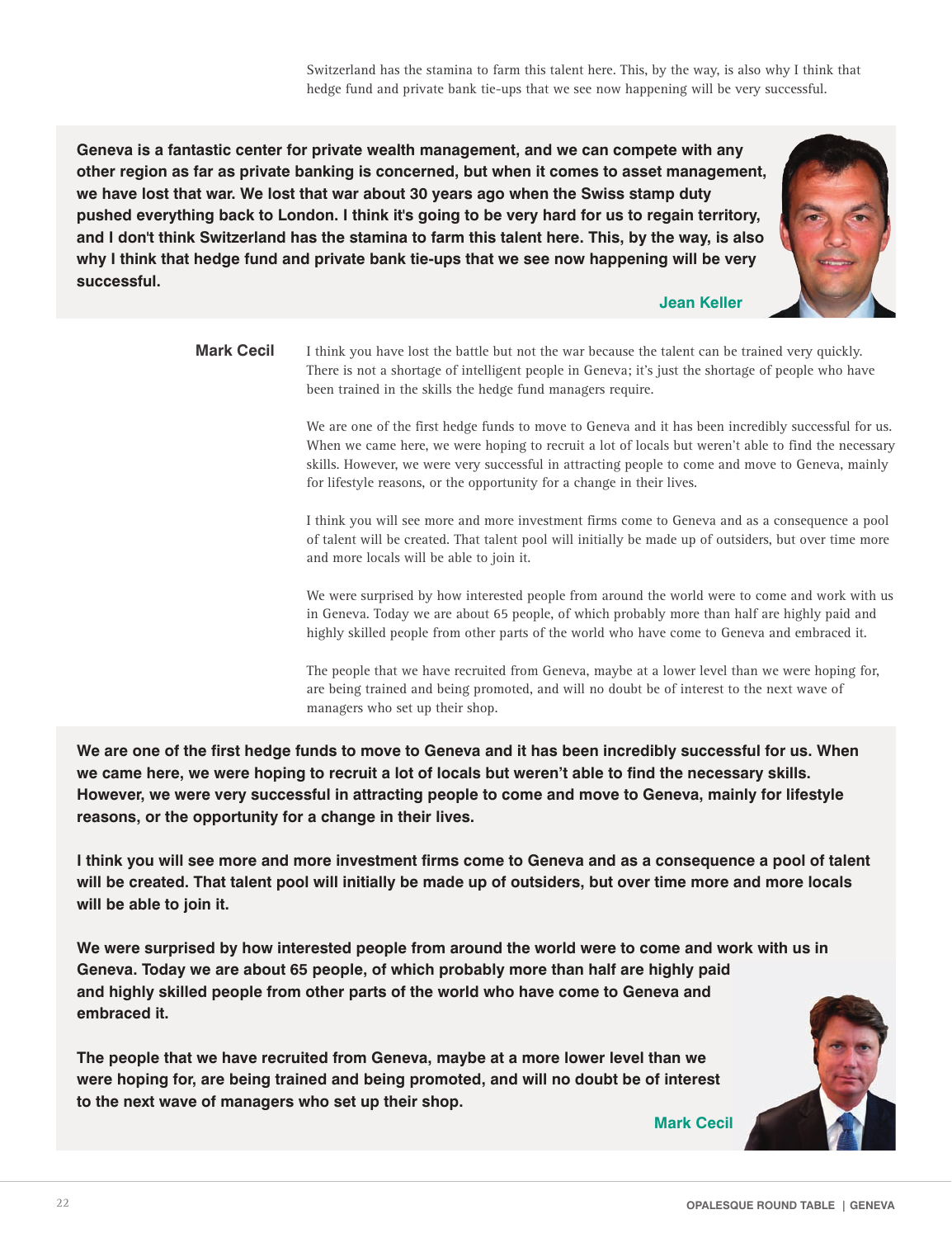In my view, Geneva and Switzerland have a good opportunity at this juncture to become a major player in the global marketplace.

I have an experience that fits this. I started the first investment banking firm in Bermuda in 1990, and we were quite lucky, because the insurance industry took off in 1992. It eventually became the second largest in the world. We did that in a place that had only 50,000 people. We brought in talented people and they trained the locals in the business. Today, there are a number of Bermudians who are running major global insurance companies. **Joe Taussig**

> One of the ironies is that ACE Insurance, the largest insurer in Bermuda had a Bermudian as its CEO until three years ago. Ace just moved its headquarters to Zurich. One reason is that immigration has become very unfriendly in Bermuda, kicking all expatriates out in after six years on the Island.

Switzerland on the other hand, has ratified the Schengen treaty. Therefore, anyone with an EU passport can physically work here, and even people that don't have an EU passport have the ability to come here, work, contribute, and become permanent residents or citizens.

I have been a resident of Switzerland for five years, and I am now a Swiss citizen. I cannot imagine a better place to live or work and doubt that I will ever move again. I have been psychologically unemployable for almost 35 years, so I have started more than 50 companies during that time. These companies employ thousands of people and the multiplier effect accounts for many more.

Sadly, Switzerland, and particularly the German side of Switzerland, is far too commercially and socially punitive for failing in anything that you try or start. I doubt that I would have even tried to start one new company, much less the numbers that I have done, if I had been born and raised in Switzerland.

**I spent a lot of time - the better part of last year - on the merger of the US/UK based hedge fund Fairfield Greenwich Group with the Swiss private bank Banque Bénédict Hentsch. You are going to see a lot of hedge fund managers become involved in Swiss private banking because the overlap between the hedge fund industry and the private banking industry is significant and the Swiss government has (rightfully) made the building of a Swiss hedge fund industry a top priority. A lot of problems we are discussing about the hedge fund industry can be addressed by this confluence.**

**One of the big problems is that the fundamental structure of the hedge fund industry itself is unstable. Let's examine some of the big blowups, or look at how some of them went out of business.**

#### **Joe Taussig**

Most of the innovation I see in Switzerland is in the French side, and hopefully that will change with time. We encourage every young person that has a chance to get an education or work experience overseas to take it; run to the US, run to London, but come back, bring these skills back here and contribute to society as a builder of things new and innovative.

I spent a lot of time - the better part of last year - on the merger of the US/UK based hedge fund Fairfield Greenwich Group with the Swiss private bank Banque Bénédict Hentsch. You are going to see a lot of hedge fund managers become involved in Swiss private banking because the overlap between the hedge fund industry and the private banking industry is significant and the Swiss government has (rightfully) made the building of a Swiss hedge fund industry a top priority. A lot of problems we are discussing about the hedge fund industry can be addressed by this confluence.

One of the big problems is that the fundamental structure of the hedge fund industry itself is unstable. Let's examine some of the big blowups, or look at how some of them went out of business: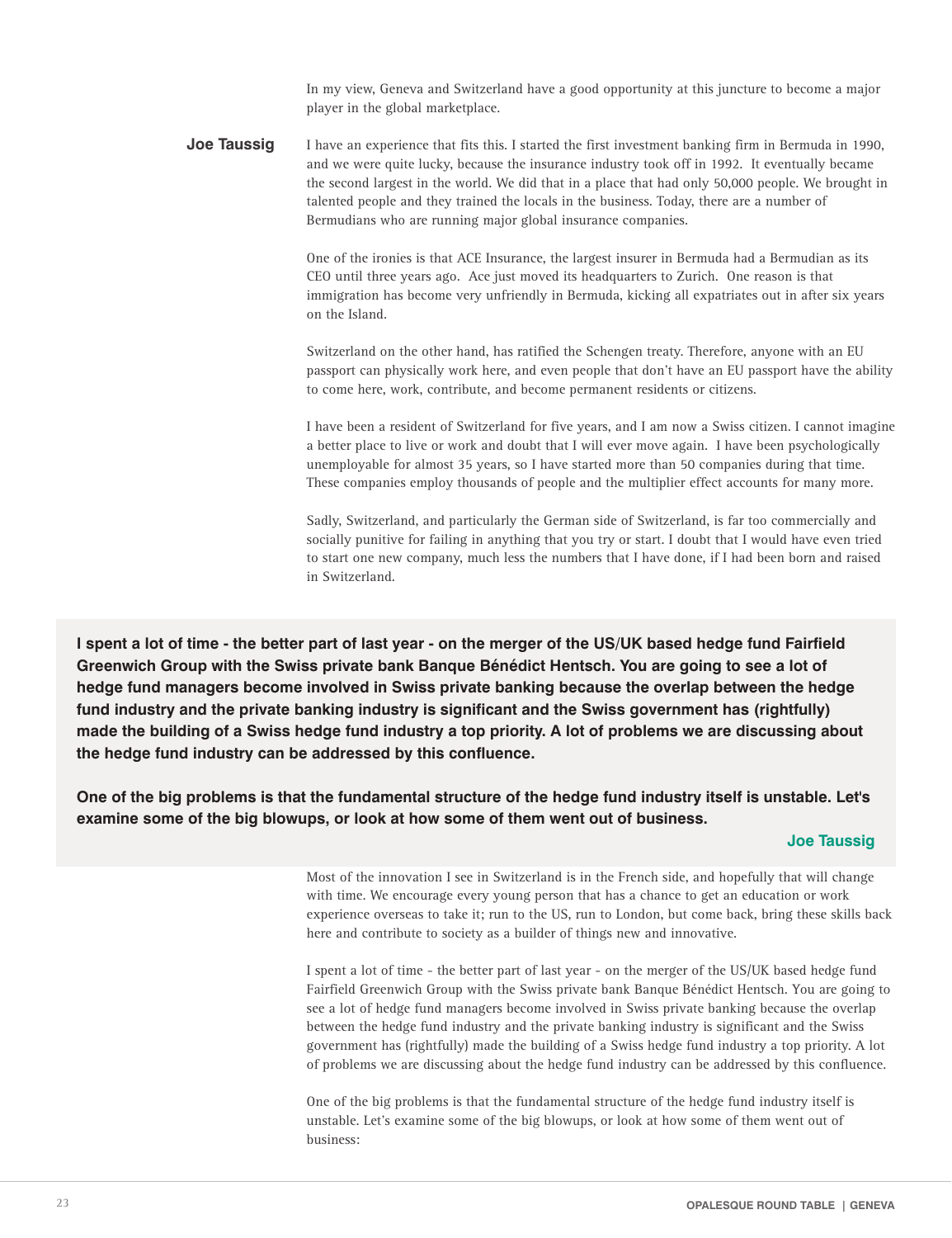I would not say Tiger blew up, but it went out of business. At \$22 billion, it was the largest hedge fund in the world. But when it had losses, investors redeemed, assets were liquidated into falling markets, causing more losses, redemptions, and liquidations in a spiral.

The problem is that the high watermark drove out all the talent. XL Capital, our biggest client at the time, gave \$500 million to the number two and number three at Tiger to start Front Point, and they took 30 troops out the door, because there weren't going to be any performance fees.

Even though Julian Robertson is a billionaire, the total compensation at Tiger was a lot more than a billion a year. So Robertson couldn't just go into his pocket and make up that difference. If they started a new fund, there would be performance fees immediately for doing the same thing at Tiger where there would be no or less of a bonus (if Robertson paid it personally), so they left and no one would replace them at the old fund.

The hedge fund had \$6 billion when it went out of business. That's still enough assets to be viable. Investors still had returns since inception in excess of 20%. Many would have like to have had the opportunity to stay.

Compare Tiger to Berkshire Hathaway for a moment. Similar investment styles (both in U.S. Air) and even though they both avoided the "new economy", when the dot com bubble burst it took everyone down and Buffet suffered his only year on year reduction in NAV per share.

The difference? Buffett had permanent capital. When Buffett had losses, unhappy investors could only sell their interests on the stock exchange. He did not have to throw gasoline on the fire by liquidating assets to meet redemptions and he avoided the spiral that befell Tiger.

Buffett was a hedge fund manager for 13 years. He took \$5,000 of his own money and turned it into \$25 million, just on performance fees over a hurdle and the after-tax reinvestment of those performance fees. Then, all of a sudden, he quit cold turkey, to go into reinsurance and banking, because those are permanent capital vehicles.

I think you are going to see a lot more of this. We could see this in Bermuda in the insurance business and now, for comparable outcomes, at the first time, a major hedge fund has gotten into the Swiss banking business. The reason why I think we will see a lot of such deals is because it addresses a lot of the issues of the instability of the platform. It has huge tax benefits for US investors and managers; it gets them around the PFIC taxation. Lastly, it is also a way to monetize the hedge fund manager. Ultimately you merge the manager into the vehicle just like Buffett did.

Interestingly we could see a lot more of such deals happening in Geneva by the way, than in Zurich, which is where I live, because again, Geneva is much more open to these kinds of new ideas.

Coming back briefly to Geneva and revitalizing the local asset management industry here, I agree totally with what has been said. This has to be seen as a process. We had first to clarify the specific taxation of this type of activity. That was necessary before executing the next step, which is the development of a local pool of highly skilled people. We have very good advantages in that case: our excellent universities and research, the whole educational system and large offer in international private schools, our open economy and of course the lifestyle here, the quality of life. Geneva is already a desirable location for attracting and retaining key staff. **Dr. Stéphane Graber**

> The taxation uncertainties will be solved in the next month with some fiscal guidelines to be edited by the Federal Tax Administration, and then we will focus on education to build a local talent pool. In that sense, we want to adopt a similar approach to what we used to reinforce Geneva as the first trading place in continental Europe. I am convinced that the search for high skilled people will become a major topic for the industry in the coming years.

Can I ask you, I didn't understand exactly how can you give a fiscal advantage to people that come from London and not give this advantage to us around the table that are doing the same business? **Olivier d'Auriol**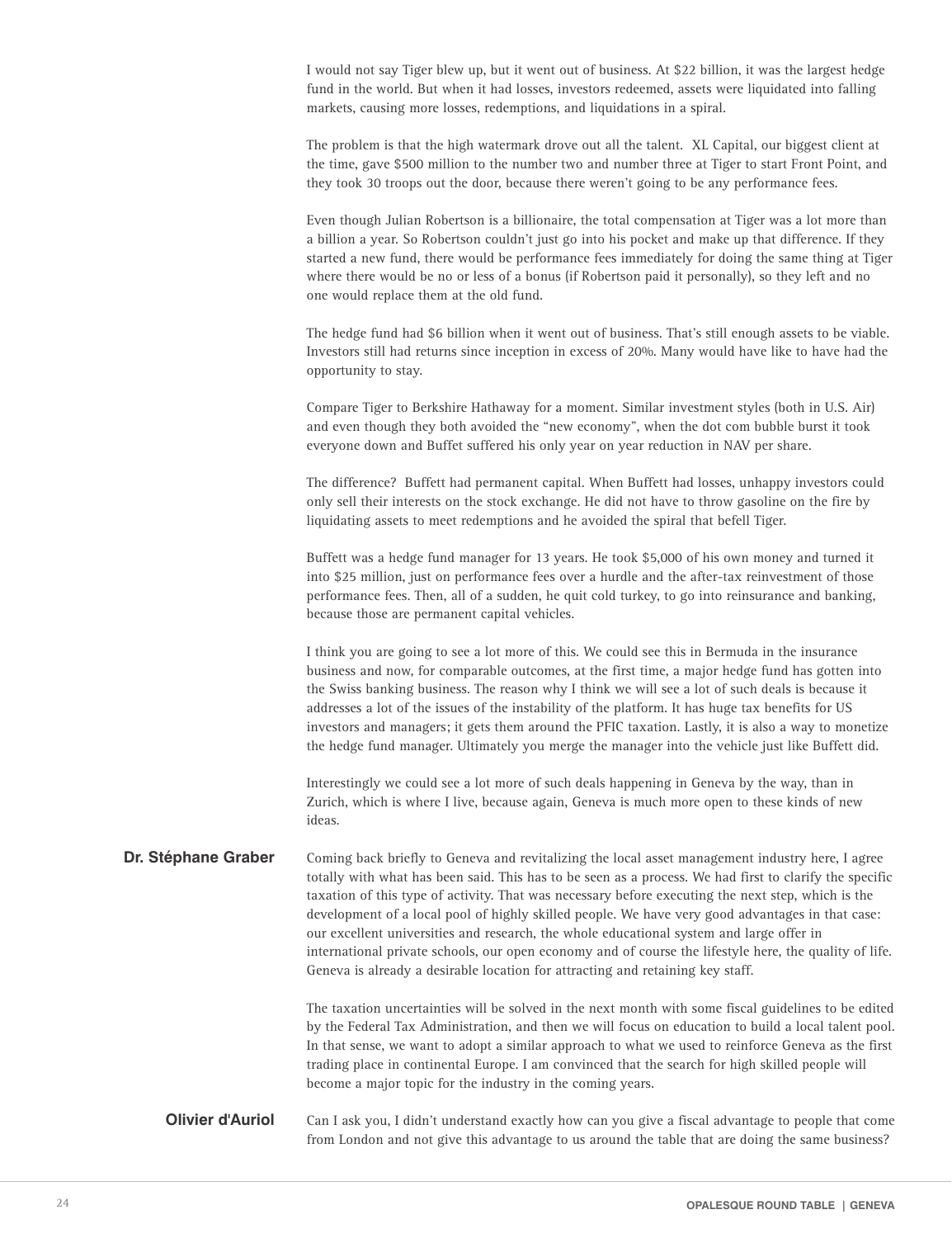| Dr. Stéphane Graber      | I think we have to be very careful on that, and that's also why we didn't want to develop a special<br>regulation for hedge funds. We have an existing fiscal regulation in Switzerland that gives enough<br>space, so that we can find a solution for everybody, but we are very careful to avoid discrepancies<br>between people coming from abroad and locals. The aim is to ensure a fair treatment to all<br>involved individuals.                                                                                                                                                                                                                                                |
|--------------------------|----------------------------------------------------------------------------------------------------------------------------------------------------------------------------------------------------------------------------------------------------------------------------------------------------------------------------------------------------------------------------------------------------------------------------------------------------------------------------------------------------------------------------------------------------------------------------------------------------------------------------------------------------------------------------------------|
|                          | We work very closely with the fiscal administration in order to find a win-win situation with the<br>clients. I would say that in the end we will be competitive on the tax side comparing to other<br>places and taxation would not be an obstacle for the development of such activities in Geneva. Our<br>aim is to combine a good economical and fiscal environment with the other advantages that were<br>mentioned: to be close to the clients, to have access to a good network, the transparency, the<br>stability and security of the regulation and political environment as well as the good reputation of<br>the Geneva Financial Place.                                   |
| <b>Mark Cecil</b>        | If you look at a business like ours, we do the investment management task in Switzerland, but<br>there are also other parts of our business which don't go anywhere near Switzerland, for example<br>all marketing is done outside of Switzerland. I also want to point out that I don't think people<br>come to Switzerland because they want large fiscal advantages, but what they don't want is to<br>come here to be disadvantaged vis-à-vis being in New York or London.                                                                                                                                                                                                         |
|                          | In our case we came to Switzerland in the hope that things would at least be as good as where we<br>have been before and not worse, and I think these are the things that the Swiss Government groups<br>are currently addressing. That gives us great hope for our longevity here.                                                                                                                                                                                                                                                                                                                                                                                                    |
| <b>Thomas Della Casa</b> | Today we have heard a couple of critical comments on the state of the hedge fund industry, like<br>liquidity issues and challenges for fund of funds. I am glad we are over this now, because I believe<br>that the hedge fund industry in general is dealing much better with the current highly unfriendly<br>environment than most other market participants. On the single hedge fund question in<br>Switzerland I would add that we can be slightly optimistic. It is true that we lost a lot of the prop<br>traders in the 1980s and 1990s. There was a lot of talent; but a lot of trading books were<br>transferred from Zurich or Geneva to London and are now gone for good. |
|                          | I think with the recent political and fiscal initiatives we can be shallowly positive and optimistic,<br>but we should not expect a huge revitalization of this sector in Switzerland. That's just not<br>possible, because talent is not an abundant commodity, it's scarce.                                                                                                                                                                                                                                                                                                                                                                                                          |
|                          | Another aspect is that there is currently a limit of seeding capital. I think we have to be aware that<br>a lot of the new setups we have seen over the past three years are in difficulties. As a consequence<br>it will be tough for new managers to come up with compelling ideas and get financing or seed<br>capital. I would say that we will experience some selective growth. There will be some high profile<br>setups, but I would not expect a huge rebound in that direction in Switzerland.                                                                                                                                                                               |

**I think with the recent political and fiscal initiatives we can be shallowly positive and optimistic, but we should not expect a huge revitalization of this sector in Switzerland. That's just not possible, because talent is not an abundant commodity, it's scarce.**

**Another aspect is that there is currently a limit of seeding capital. I think we have to be aware that a lot of the new setups we have seen over the past three years are in difficulties. As a consequence it will be tough for new managers to come up with compelling ideas and get financing or seed capital. I would say that we will experience some selective growth. There will be some high profile setups, but I would not expect a huge rebound in that direction in Switzerland.**

**Thomas Della Casa**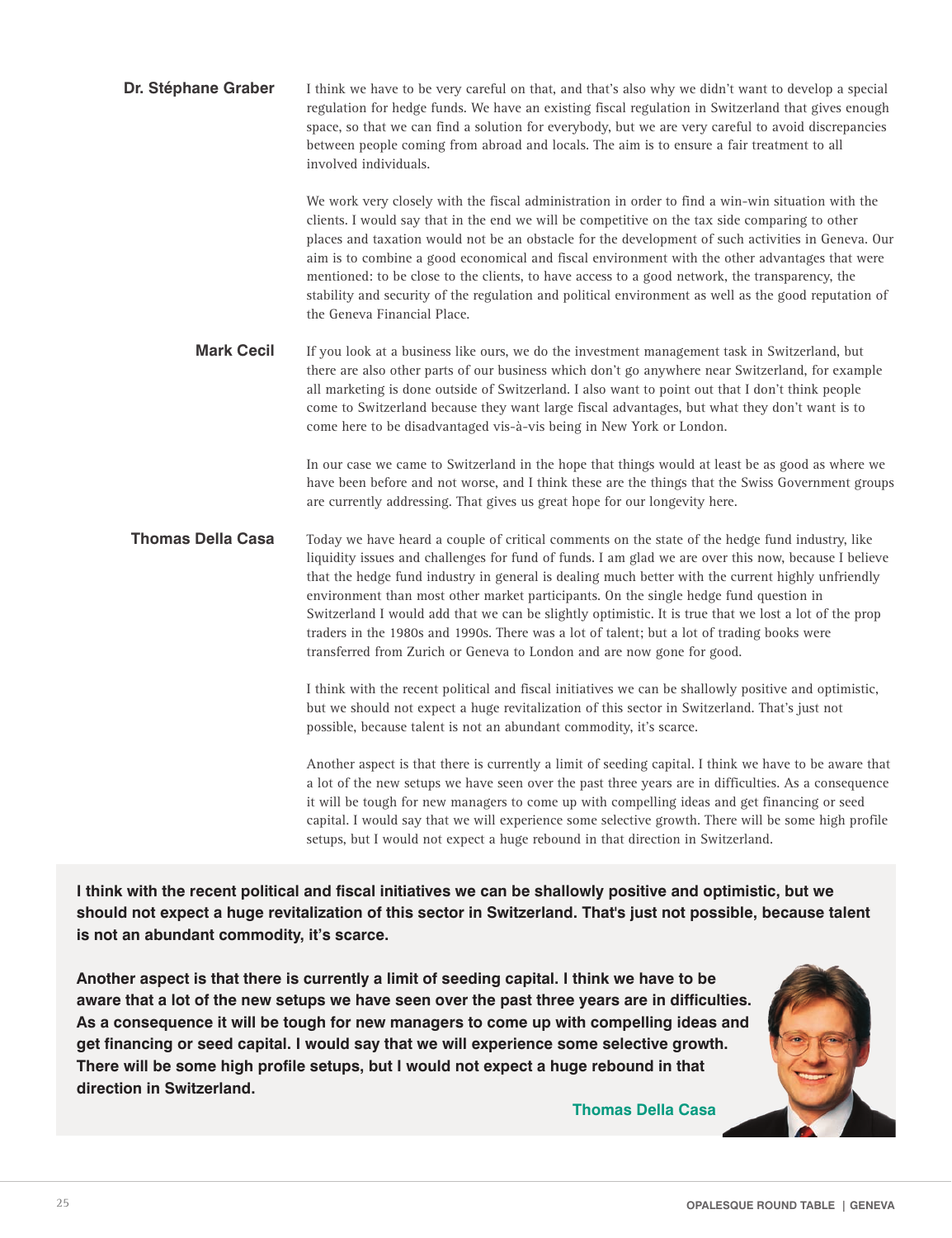| <b>Matthias Knab</b> | But you do see, and Jabre Capital was an example of that, you do see actually<br>whole operations relocating from other jurisdictions to Switzerland. They go ei-<br>ther to Geneva or they go to the Pfäffikon/Zug area.                                                                                                                                                                                                                          |
|----------------------|----------------------------------------------------------------------------------------------------------------------------------------------------------------------------------------------------------------------------------------------------------------------------------------------------------------------------------------------------------------------------------------------------------------------------------------------------|
| <b>Mark Cecil</b>    | Let's not forget one advantage. A lot of the customer base is also based in Geneva or close to it,<br>which makes everybody's life very easy. For a lot of our clients it is a 100 meter walk to come and<br>see us.                                                                                                                                                                                                                               |
| Jean Keller          | I would love for you to be right, and I am a Swiss person who has spent 22 years trying to come<br>back to Switzerland, and finding it very difficult, so I absolutely hope that you are correct.                                                                                                                                                                                                                                                  |
|                      | I think that apart from your firm, which has been a very high profile setup, a lot of the firms that<br>came here have done it as an alternative to London, because of the changes in the non-domestic<br>resident taxation, but they have only set up a retreat post.                                                                                                                                                                             |
|                      | In other words, I don't think that apart from you we have seen a massive exodus of investment or<br>operations people. We have seen some substance being created in Geneva, in Zug or in Zurich, but<br>we have not yet seen something to the scale of Jabre or even a third of Jabre in terms of scale. I<br>believe everyone from Geneva would love to help you and would love to contribute with ideas,<br>time, resources, for this to happen. |
|                      |                                                                                                                                                                                                                                                                                                                                                                                                                                                    |

**Despite what had been said about the buildup of the reinsurance sector in Bermuda, one has to be very lucid to be seriously competing with a center like London, which has 35 years of talent, which draws on a population of over 15 million people etc. I think this is unrealistic for Geneva. Even if you include Lyon, you won't get past 1.5 million, and Lyon is in France; as the French remind us very rudely all the time. So I think that the scale has to be put in proportion, but don't get me wrong, I would love to support, and hopefully I am wrong. Jean Keller**



But despite what had been said about the buildup of the reinsurance sector in Bermuda, one has to be very lucid to be seriously competing with a center like London, which has 35 years of talent, which draws on a population of over 15 million people etc. I think this is unrealistic for Geneva. Even if you include Lyon, you won't get past 1.5 million, and Lyon is in France; as the French remind us very rudely all the time. So I think that the scale has to be put in proportion, but don't get me wrong, I would love to support, and hopefully I am wrong.

**Matthias Knab**

**If you look at some of the recent moves, there are hedge funds that move their whole operations, and some of them are substantial. In other news from today it was announced that Krom River, an \$810 million hedge fund, has or is moving from London to Zug. I know also of another operation which is moving over this year. That operation will hit \$1 billion in the next months, so it is happening and the momentum will continue.**

#### **Dr. Stéphane Graber**

I agree with the view that things are happening and will continue to grow. After having worked on the taxation issue, where we also had to allow time to the Swiss Federal Government in Bern to express its position, we find more projects that have started or are on their way. Some of the solutions include a full transfer to Geneva and some just consist of a small office here. I can say that in Geneva, we have found solutions to accommodate these firms and their staff. Recently more than 40 hedge funds have started operations in Geneva, making it the first destination for hedge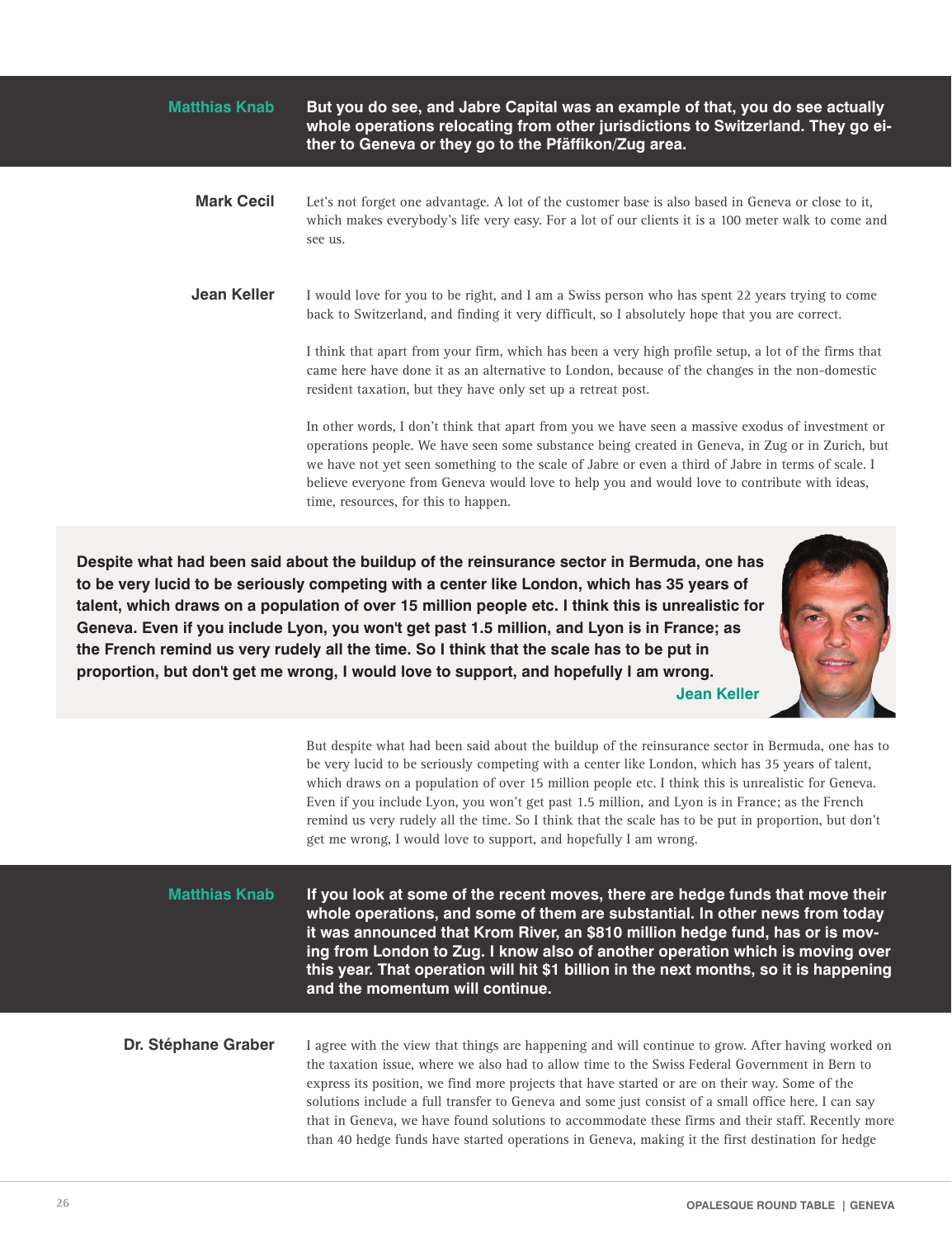funds in Switzerland. If we already do well with funds-of-funds, we expect to see more and more hedge funds managers to move to Geneva in the coming future. Geneva will also catch up in matter of private equity activity.

**After having worked on the taxation issue, where we also had to allow time to the Swiss Federal Government in Bern to express its position, we find more projects that have started or are on their way. Some of the solutions include a full transfer to Geneva and some just consist of a small office here. I can say that in Geneva, we have found solutions to accommodate these firms and their staff. Recently more than 40 hedge funds have started operations in Geneva, making it the first destination for hedge funds in Switzerland. If we already do well with funds-of-funds, we expect to see more and more hedge funds managers to move to Geneva in the coming future. Geneva will also catch up in matter of private equity activity.**

**I also want to point out that it is not our aim to override London. We want these activities to develop here; we want single managers to come here because we think that there will be an evolution in the traditional wealth management and private banking activity in the next 10 or 15 years. The new activities which we want to and have to bring to Geneva are complementary to what we have today. We are not aiming to bring all the hedge funds from London to Geneva, but to develop new know-how and to diversify and reinforce our financial industry.**



#### **Dr. Stéphane Graber**

I also want to point out that it is not our aim to override London. We want these activities to develop here; we want single managers to come here because we think that there will be an evolution in the traditional wealth management and private banking activity in the next 10 or 15 years. The new activities which we want to and have to bring to Geneva are complementary to what we have today. We are not aiming to bring all the hedge funds from London to Geneva, but to develop new know-how and to diversify and reinforce our financial industry. I want to use this forum to also express a sort of wish list to the authorities. We had mentioned that the Swiss stamp duty had contributed to the downturn of the Swiss financial industry in the 80s and onwards, and I want to point out that the very same stamp duty is still there. Let's abandon that tax, that's my first on my wish list. Secondly, a very important percentage of shares of Cayman hedge funds are held by Swiss banks for their client in Switzerland. I think it's about time that we try to set something up domestically. In Switzerland, the law on funds has been updated in 2007. I wish that the Swiss Federal Banking Commission facilitates and encourages the registration in Switzerland of hedge funds, funds of hedge funds, in particular the ones with European promoters, with the result that in a few years the majority of the hedge funds held by banks in Europe for their clients will be registered in Switzerland and not in a small island 5000 miles away. The Swiss investment management industry needs to attract again and again the best skills available. I am old enough now to say that when I was a trader back in the 1980s, Geneva was running the largest centralized corporate treasury operations. Companies like DuPont, Motorola, Beckman Instruments, Caterpillar, Hewlett-Packard, Procter & Gamble, and Silicon Graphics had probably the best professionals in corporate risk managements. I have the impression that all this has disappeared few years ago. I also remember that before the hedge funds became active in the markets, the greatest traders and corporate bankers were in Zurich, Geneva, and Basel. So, Geneva and Zurich have to revive themselves and advertise their benefits. It's amazing how much advertisement I have seen in southern parts of India for attracting students to the Swiss hotel schools. I feel something similar must be done for the financial industry in order to attract skilled staff and also make it easier for gathering both international talent and money in our country. **Olivier d'Auriol Daniel Penseyres**